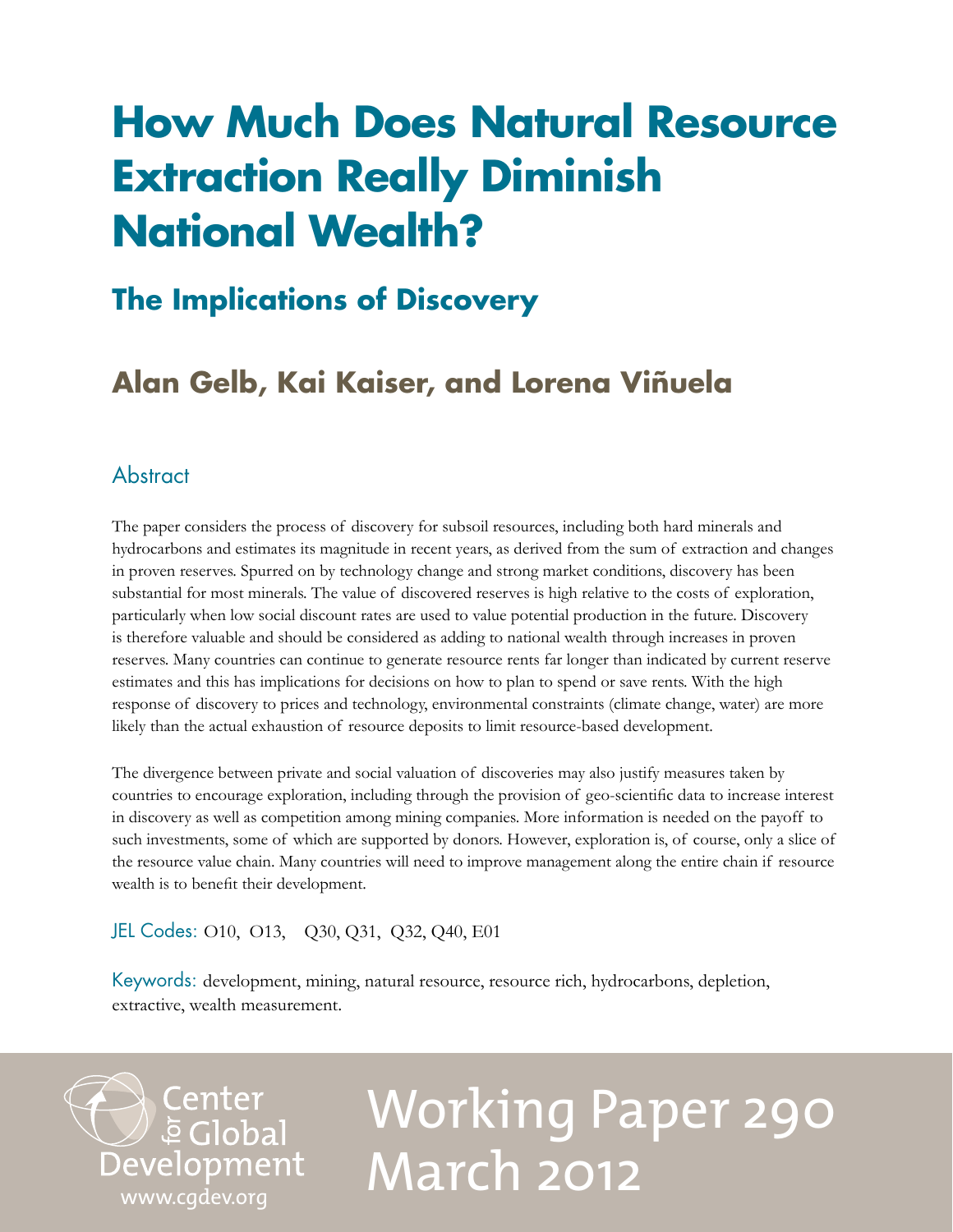#### **How Much Does Natural Resource Extraction Really Diminish National Wealth? The Implications of Discovery**

Alan Gelb Center for Global Development

> Kai Kaiser World Bank

Lorena Viñuela World Bank

|                                      | Email: agelb@cgdev.org, kkaiser@worldbank.org, lvinuela@worldbank.org.                                                                                                                                                                                                                                 |
|--------------------------------------|--------------------------------------------------------------------------------------------------------------------------------------------------------------------------------------------------------------------------------------------------------------------------------------------------------|
|                                      | Special thanks go to Kirk Hamilton, Gary McMahon, Robert Lesnick,                                                                                                                                                                                                                                      |
|                                      | Michael Stanley, John Strongman, Mark Jessell, David Wheeler, and Eric                                                                                                                                                                                                                                 |
|                                      | Werker for their comments. We would also like to thank colleagues at the                                                                                                                                                                                                                               |
|                                      | United States Geological Service (USGS), notably William Menzie, John                                                                                                                                                                                                                                  |
|                                      | DeYoung, and Donald Singer, for very helpful discussions concerning                                                                                                                                                                                                                                    |
|                                      | reserve modelling. All remaining errors of fact or interpretation are our                                                                                                                                                                                                                              |
|                                      | own. This paper does not necessarily represent the view of the World                                                                                                                                                                                                                                   |
|                                      | Bank, its executive directors or the governments they represent.                                                                                                                                                                                                                                       |
|                                      | CGD is grateful for contributions from the Norwegian Ministry of                                                                                                                                                                                                                                       |
|                                      | Foreign Affairs in support of this work.                                                                                                                                                                                                                                                               |
|                                      | Alan Gelb, Kai Kaiser, and Lorena Viñuela. 2012. "How Much Does Natural Resource<br>Extraction Really Diminish National Wealth? The Implications of Discovery." CGD<br>Working Paper 290. Washington, D.C.: Center for Global Development.<br>http://www.cgdev.org/content/publications/detail/1426040 |
| <b>Center for Global Development</b> | The Center for Global Development is an independent, nonprofit policy                                                                                                                                                                                                                                  |
| 1800 Massachusetts Ave., NW          | research organization dedicated to reducing global poverty and inequality                                                                                                                                                                                                                              |
| Washington, DC 20036                 | and to making globalization work for the poor. Use and dissemination of                                                                                                                                                                                                                                |
|                                      | this Working Paper is encouraged; however, reproduced copies may not be                                                                                                                                                                                                                                |
| 202.416.4000                         | used for commercial purposes. Further usage is permitted under the terms                                                                                                                                                                                                                               |
| (f) $202.416.4050$                   | of the Creative Commons License.                                                                                                                                                                                                                                                                       |
| www.cgdev.org                        | The views expressed in CGD Working Papers are those of the authors and                                                                                                                                                                                                                                 |
|                                      | should not be attributed to the board of directors or funders of the Center                                                                                                                                                                                                                            |
|                                      | for Global Development.                                                                                                                                                                                                                                                                                |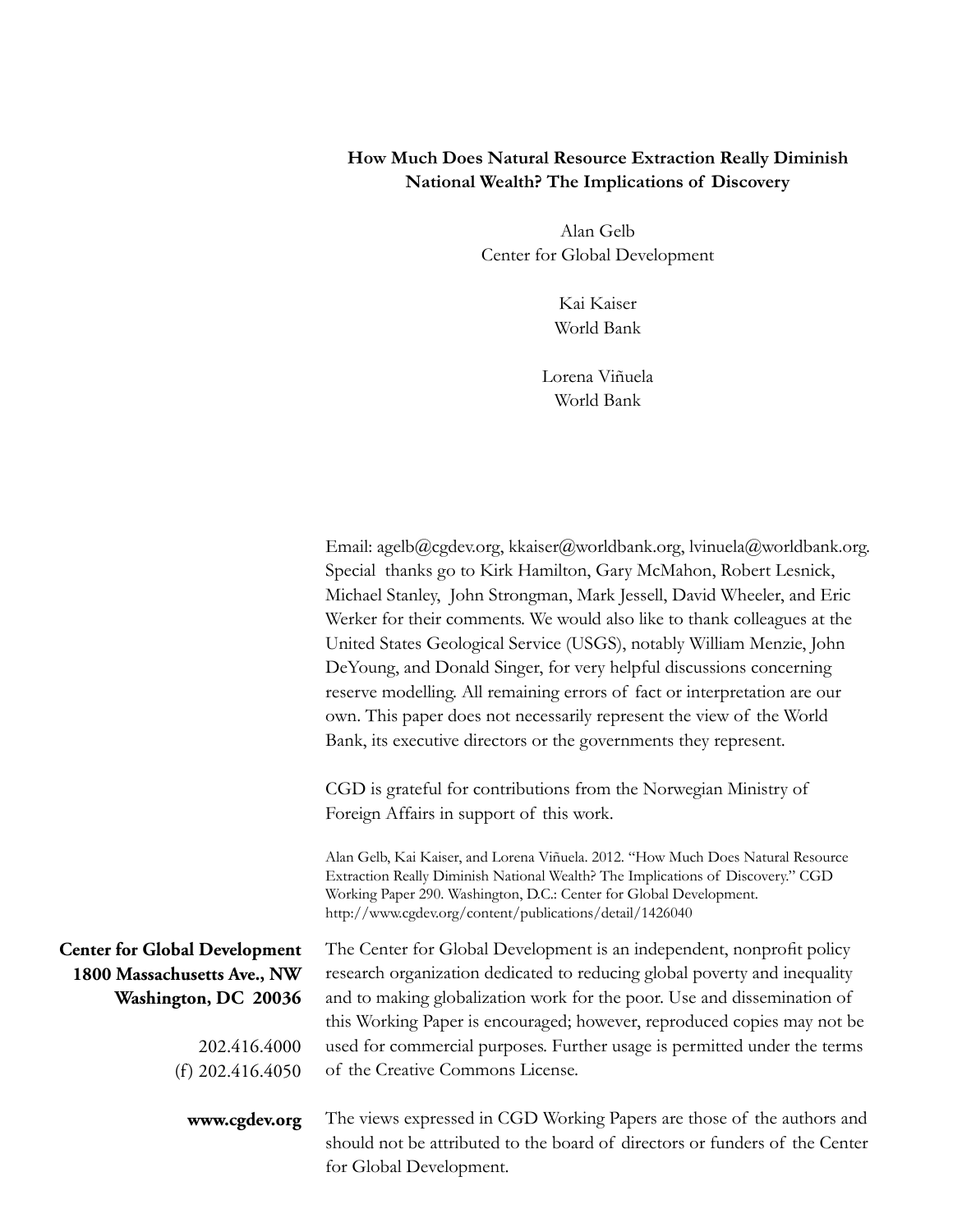### **Contents**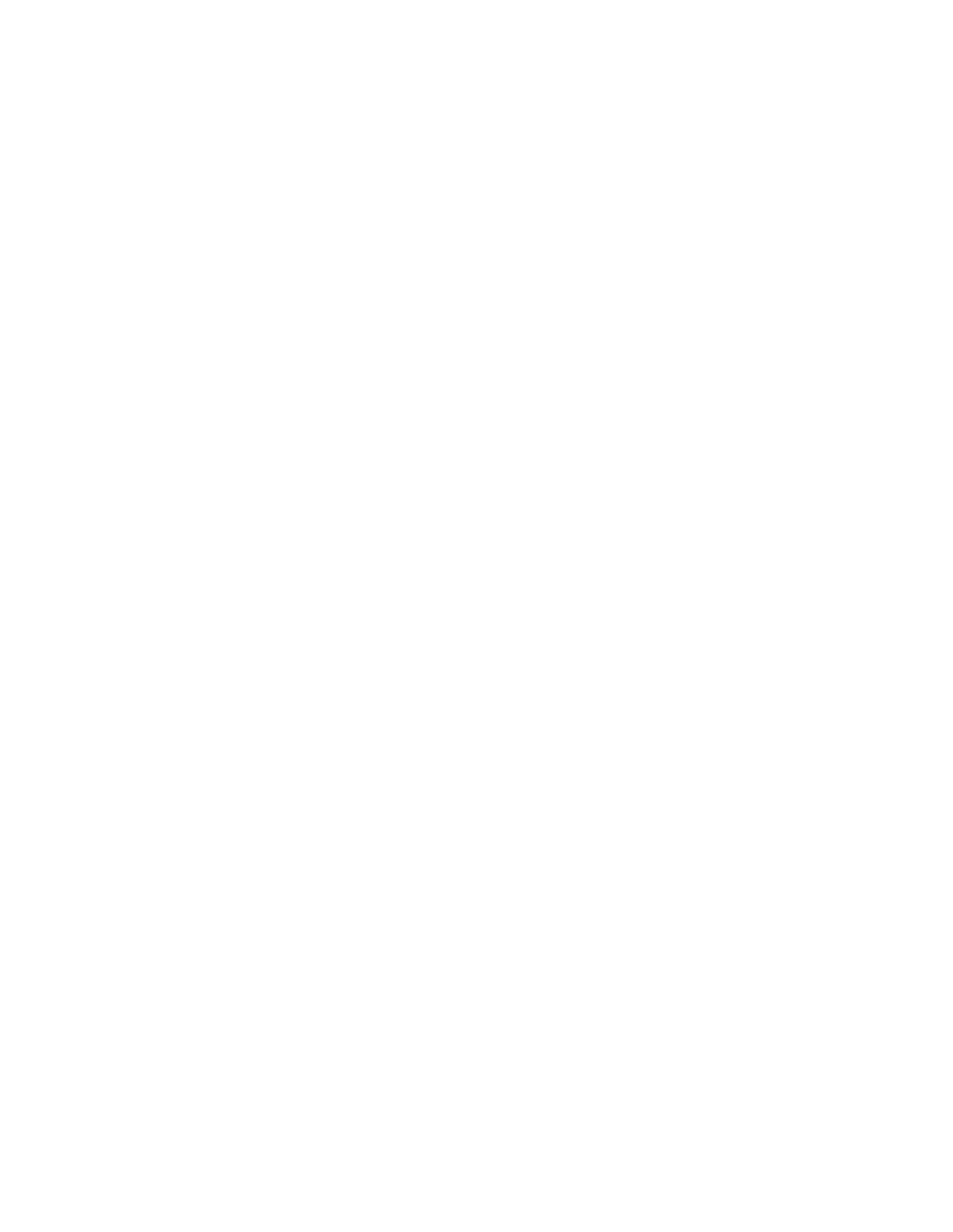#### <span id="page-4-0"></span>**Why Discovery?**

 $\overline{a}$ 

*There are known knowns; there are things we know we know.*

*We also know that there are known unknowns; that is to say we know there are some things we do not know.*

*But there are also unknown unknowns—the ones we don't know we don't know.*

—Donald Rumsfeld, February 12, 2002.

Development is often seen as a structural transition from a resource-based economy towards manufacturing, and later into services. But some 30 developing countries are heavily dependent on hydrocarbons for fiscal revenue and exports and a further dozen depend on hard mineral resources. For many of these countries, a structural transition is far in the future. Indeed, with prices driven by demand from Asia, the number of mineral-dependent countries is increasing rather than falling. New and aspiring oil exporters include Ghana and Uganda, while Zimbabwe also may be transitioning from an agricultural exporter to a minerals-dependent economy. This trend is likely to continue because there is still so much natural wealth to be discovered in poor countries. Estimates from the Wealth of Nations database (World Bank 2006, 2010) indicate that the value of known subsoil assets per square kilometer of Sub Saharan Africa is barely one quarter of that for high-income countries. Proven and prospective reserves will be the "lifeline to development" for many countries over next 20-40 years, and even beyond, as well as a major component of national wealth.

This paper addresses resource discovery, with special reference to sub-soil assets—hard minerals and hydrocarbons. Each type of natural resource has distinctive characteristics. Some, such as softwood forests, are clearly measurable, and they are reproducible in the sense that natural processes, as well as planned replanting, can regenerate them in a reasonable timeframe if depletion is slow enough. Tropical hardwoods are similar, except that the regeneration process is far slower. Other resources, such as guano deposits, are also easily quantifiable but are essentially non-reproducible. As discovered by tiny Nauru—the only country to actually run out of its natural resources in recent times—when they are gone, they are gone forever.<sup>1</sup> Subsoil mineral assets are different. The absolute quantity of reserves—the total amount of copper, tin, or gold below the surface of a country, in its rivers and oceans and beneath its coastal sea-bed—is not observable, and even if it can be accurately estimated it is not a useful concept from the perspective of estimating national wealth. For example, the global seawater gold reserve has been estimated at about 25 billion ounces, about seven times the total of all gold ever extracted (Burk 1989). But there is no point in including seawater gold in the assets of countries with a coastline, since no viable extraction technology exists.

<sup>&</sup>lt;sup>1</sup> It is of course theoretically possible to regenerate guano deposits but this would take a very long time. Resource exhaustion may have contributed to the downfall of cultures and civilizations in the past: deforestation on Easter Island has been cited as an example, but the details are still debated.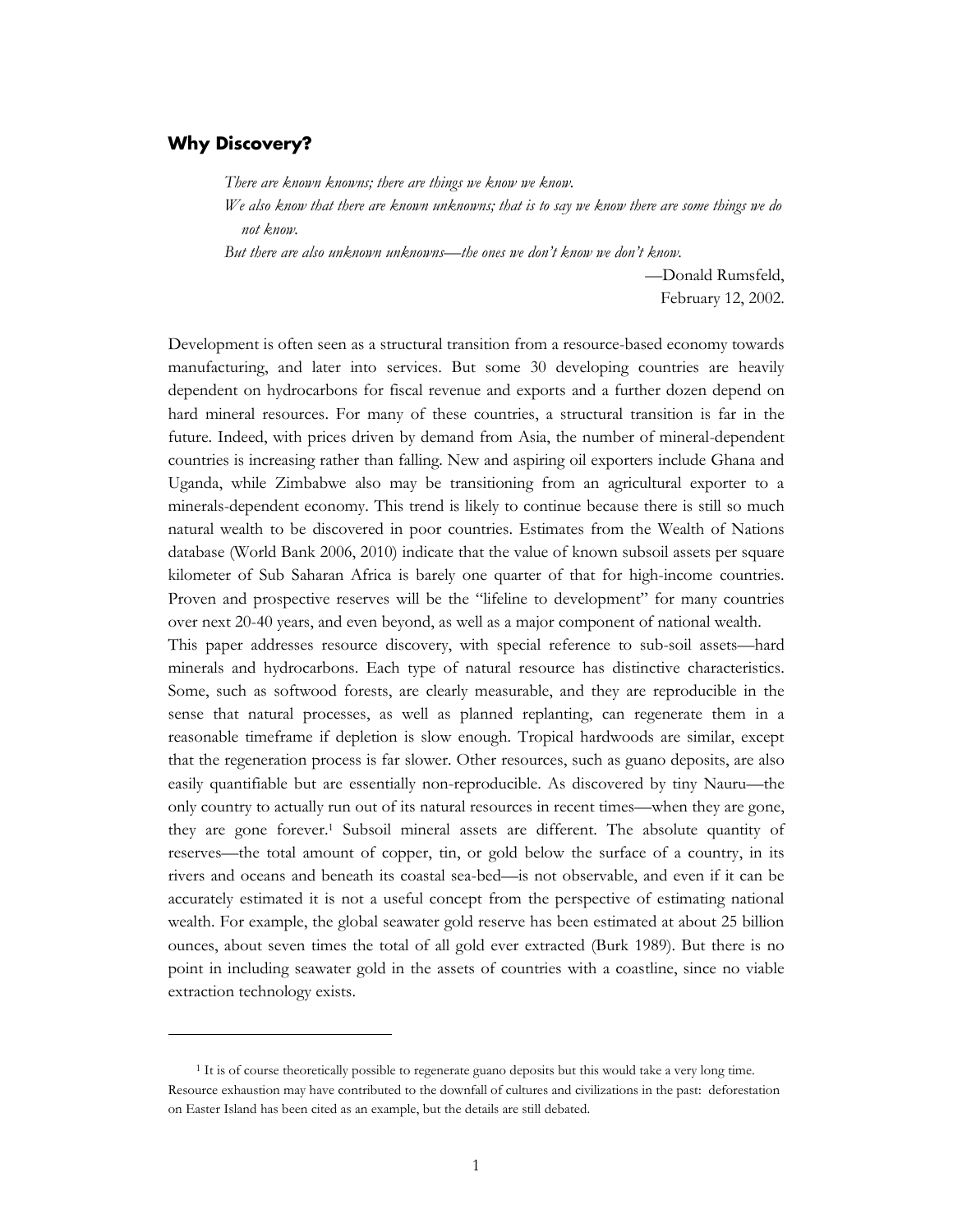More relevant from the standpoint of development and natural wealth is the value of "proven" reserves able to be extracted given geology, technology and market conditions. The discovery of proven reserves takes exploration effort, and increases in estimates of proven reserves are often also related to knowledge gained in the process of extraction. Reserve depletion is therefore not simply a one-for-one mirror of extraction. On the contrary, in recent years proven reserves have risen for most minerals, even as extraction rates have soared.

The topic of discovery is especially relevant in light of the "super-cycle" that resource sectors have been experiencing since the early 2000's. Prices of metals, as well as hydrocarbons, have been high in historical terms—except for the short interlude of the global economic crisis and have moved in a more synchronized way than in previous booms. This has focused attention on the question of sustainability and also on the division of resource rents between producing countries and mining companies. Resource industries have also seen some major changes in industrial organization in the last decade, with the emergence of a growing number of smaller firms that specialize in hydrocarbons and are willing to take on exploration risks, as well as the trend of national companies controlling an increasing share of reserves.

Section 2 of this paper reviews the concept and the process of discovery, and the generation of estimates of proven reserves—the "known knowns" of the resource world. Reserve increases only partially reflect new discoveries created by investments in exploration. They are also driven by advances in technology (exploration, operating, refining and processing) and by learning about the characteristics of fields local to the point of extraction. In this sense, extraction can itself be seen partly as an act of investment in reserve information. We introduce the concept of "imputed discovery" as the sum of net proven reserve changes and resource extraction.

Section 3 summarizes data on proven reserve trends for major minerals. These are not exact; countries and companies face incentives to exaggerate or downplay reserve levels, and discoveries may also not always be reflected in data changes in a timely way. Nevertheless, on the whole, data provide a reasonable picture of extraction potential as seen at the time. Imputed discovery rates are shown to be high for many minerals; indeed the dominant pattern has been for imputed discovery to exceed extraction, resulting in sizeable additions to proven reserves. Only in a few cases is the pattern different, and some of these appear to reflect policy decisions to declassify reserves because of concern over climate change (coal), or responses to particular market conditions, rather than actual reserve exhaustion.

The section also considers the "known unknowns" of subsoil assets, estimates of probable but still unproven reserves which are largely estimated on the basis of geological extrapolation. Their size relative to cumulative extraction tends to be higher for "frontier" regions such as Sub-Saharan Africa than for mature regions but some well explored regions still have enormous known potential. These estimates do not, of course, take into account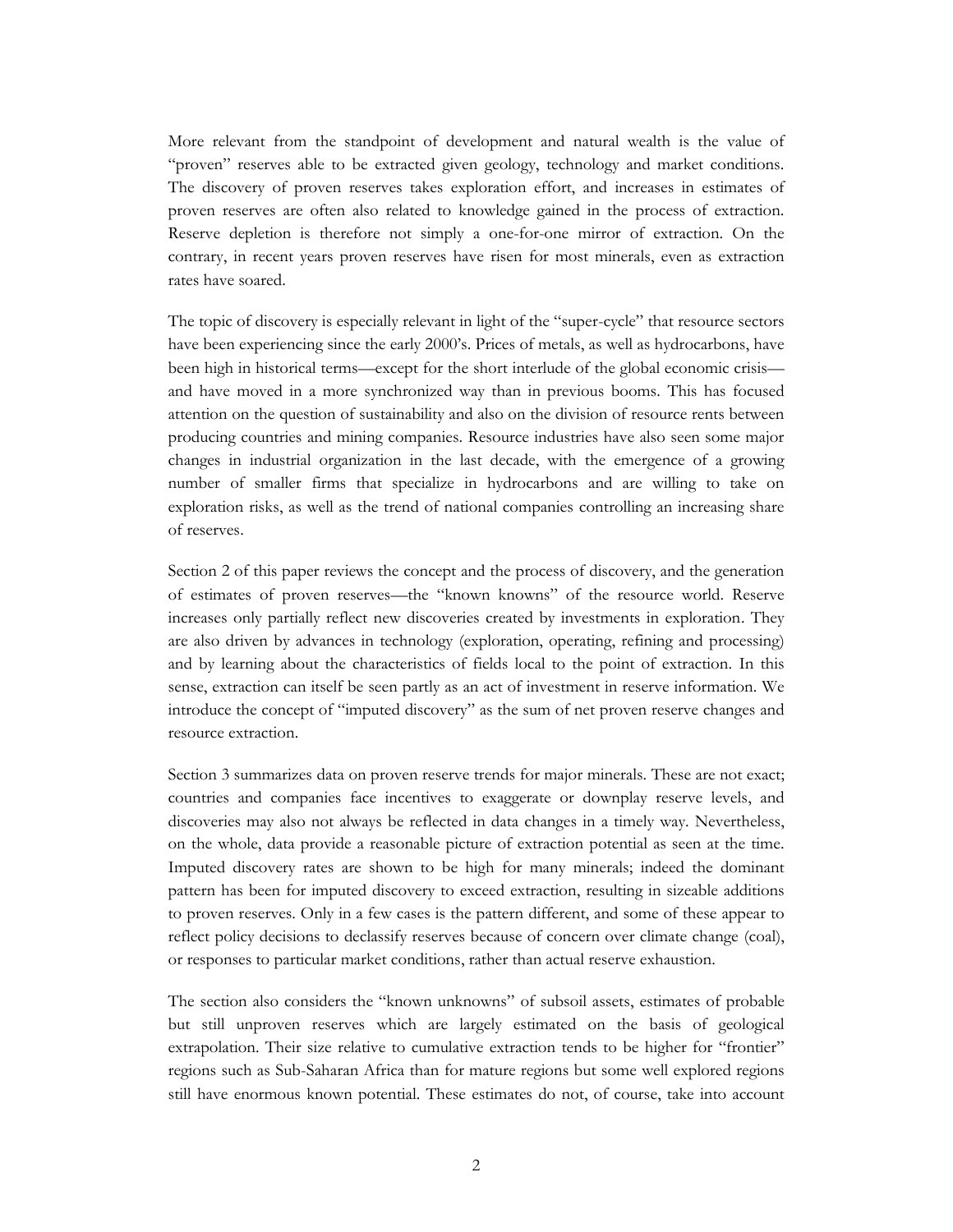the "unknown unknowns" —the likely increases in reserves that will be realized as technology advances, such as the recent increases in oil and gas reserves opened up by horizontal drilling and "fracking", or by more detailed geological investigation in lesssurveyed areas remote from known geological structures.

How much does it cost to find new reserves relative to the value of discoveries? Section 4 brings together estimates of the value of imputed discovery and of the cost of exploration. This raises the question of how natural resource wealth, discoveries and depletion should be valued. World Bank 2006 values resources extracted as the current rent embedded in the extracted quantity (Bolt, Matate and Clemens 2002). We term this the Current Rent (CR) approach. When discovery is valued in a similar way, as the current rent embodied in the newly-proven reserves, its valuation can be extremely high. To take one example, with rent value at \$80 per barrel, global imputed oil discovery over 2000-2008 represents \$38 trillion, or about 70 percent of global GDP. Comprehensive estimates of exploration costs only exist for hard minerals; for hydrocarbons it is not possible to separate out overall operating costs from exploration investment. However, we consider the data for five leading oil multinationals and the recent case of discovery in Uganda. In all cases, the result is similar to the picture for hard minerals. Relative to the value of discoveries as estimated above, the cost of exploration is modest, on the order of 2-5 percent. It is not clear whether the percentage has increased or fallen. While new fields are more often found in more demanding environments, technology continues to drive down discovery and extraction costs.

This large wedge between the costs and benefits of discovery is at odds with the proposition that discovery should proceed to the point where its marginal costs equal the marginal value of resources discovered. We offer several reasons that can at least partially account for the discrepancy. One reason is that both depletion and discovery are over-valued by the CR method. Depending on the level of reserves, these activities will impact on production and on the net present value of future flows of natural rent only years into the future, and their effects may be subject to discounting. Hamilton and Ruta (2009) note this overvaluation (assuming that resource prices do not rise at or above the discount rate), and introduce two alternative methods based on changes in resource wealth, defined as the discounted sum of future expected rents. These measures combine assumptions on future prices and unit rents and the future level of extraction. Depending on the degree of discounting and reserve life, they reduce the valuation of both extraction and discoveries and shrink the margin of discovery value over exploration cost. However, this ratio will still be high for modest social discount rates unless the reserve horizon is very long. We suggest that rent taxation, differences between private and social discount rates, and the option value of waiting for better technology sustain the high value of discovery relative to cost.

Reserve discovery therefore cannot be considered in the same way as normal capital accumulation, where the increase in the stock of capital is derived from cumulative investments, which in turn require savings. Indeed, if the rent value of discovered reserves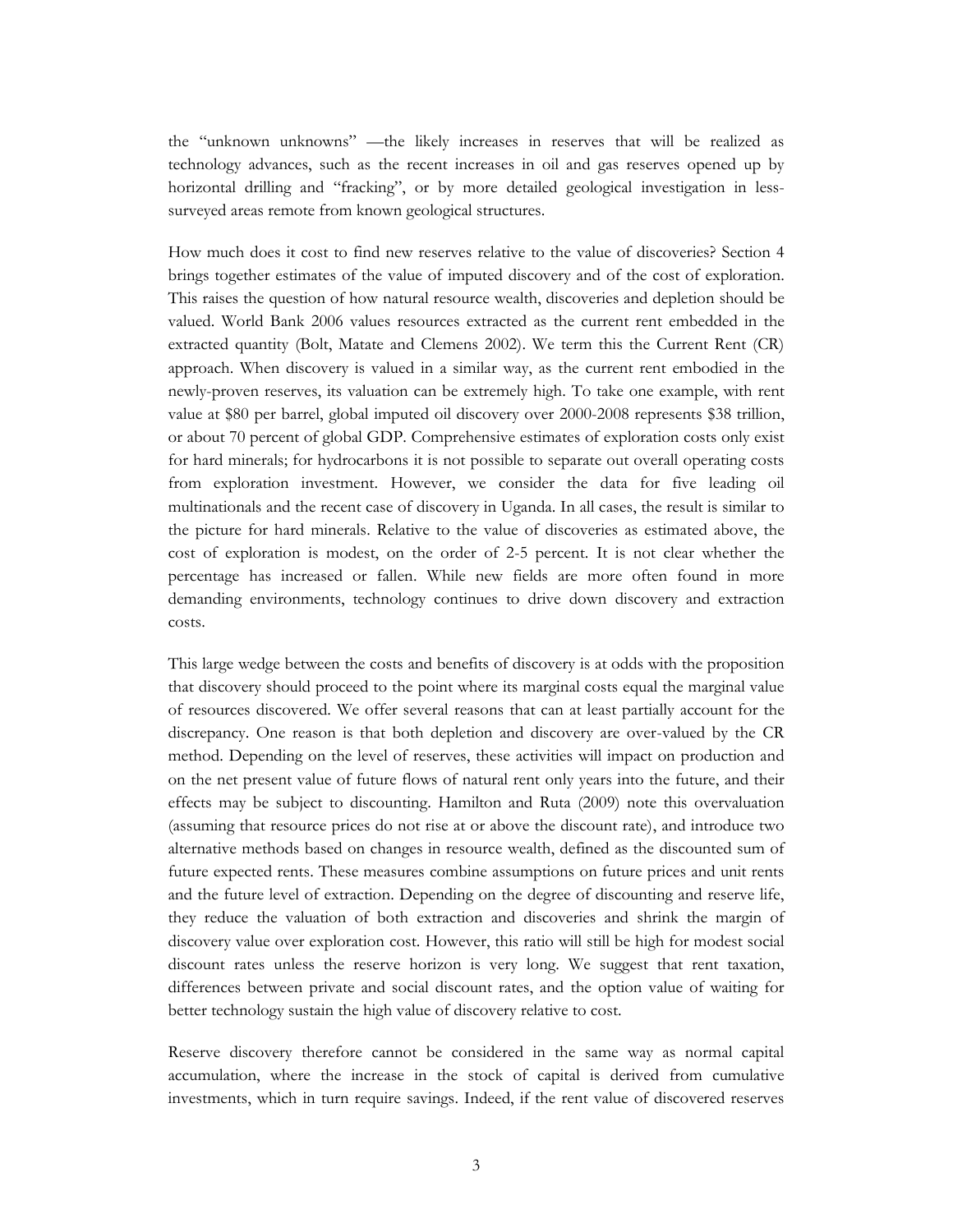(defined as the future value of resource production less the costs and normal returns to factors used in the production process) included only a normal return on exploration expenses, there would be no true natural rent at all and no need to account for discovery over and above the investments in exploration. But discovery is far more valuable; it increases known wealth over and above the normal return to exploration. Of course, it can be argued that simply finding and confirming reserves that already exist does not represent an increment to natural wealth, but this approach runs up against the problem noted above, that wealth cannot reasonably be estimated on the basis of the actual quantity of minerals in the ground.

Why then does discovery matter? Section 5 considers three questions. First, what are the implications for Green Accounting? As is well known, conventional measures of Gross National Savings (GNS) are misleading in several respects when considered as indicators of trends in national wealth or sustainability. They do not take into account the depreciation of capital or environmental damage or the rent value of natural resources extracted and used up by the economy. Neither do they allow for the impact of education spending in creating human capital. Estimates of Adjusted National Savings (ANS) include these effects and offer a better perspective on the sustainability of the development path of a country. Many resource exporters have low ANS because of the negative impact of resource extraction on national wealth. Some even have negative adjusted national savings. If, however, the value of discovery is included (either gross or net of likely exploration costs) to provide an estimate that we term Discovery-Adjusted National Savings (DANS), the resource and savings trends can look very different. A country like Vietnam or Venezuela, where reserves have been rising and further major reserve increases are likely for many years as fields are developed, may not find the sustainability implications of ANS analysis convincing.

Second, how should discovery be integrated into fiscal policy? How much should resourcerich countries consume or save and invest for the future? Most analyses place a high weight on saving and re-investing resource rents to preserve total national wealth. High savings are certainly appropriate if reserves are expected to be exhausted in a few years. In that case, the stream of permanent consumption that a country can sustain out of resource wealth is small relative to the flow of resource rents into the budget. The picture is different if the reserve horizon is long. In such a case, it is quite reasonable to consume a high share of the rents since the investments made out of even modest savings can cumulate over many years to leave post-resource generations richer than the present one.

This prescription is not intended to encourage profligacy. There can be many reasons for resource rich countries to save, including funding a buffer against adverse price trends; history suggests that mineral markets may not always be as strong in the future. But fiscal recommendations based on existing reserve levels may be overly conservative and not sufficiently credible to drive policy.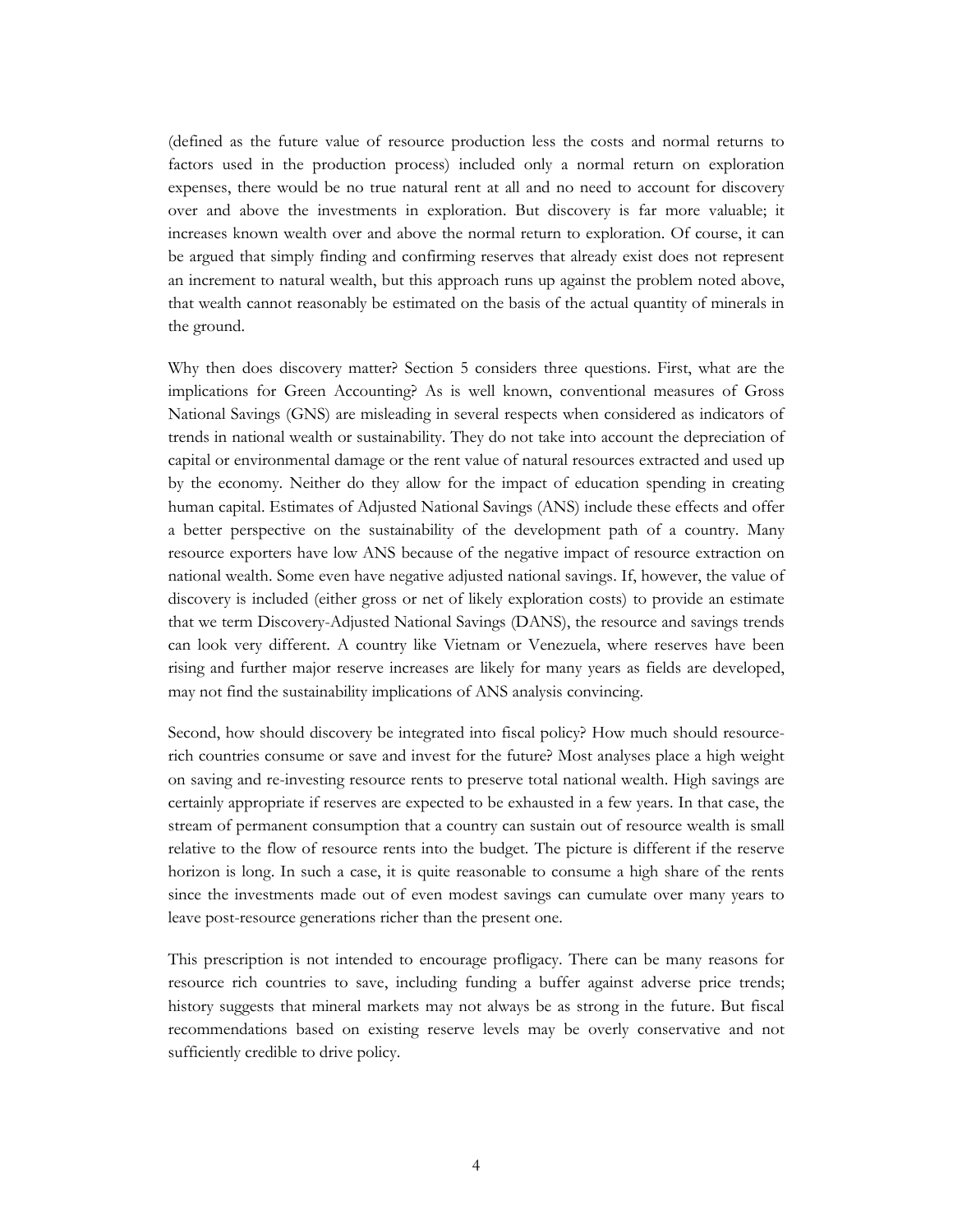The third question, given the relationship between exploration costs and discovery value, is the case for public action to reduce the costs and risks of exploration and increase national wealth by boosting proven reserves. One way to do this, as in Australia, Canada and some other advanced economies, is to invest in making geological information available as a public good. The aim is to reduce the risks for individual mining companies, to open up the sector to more competition and also to reduce information asymmetry between the government and mining companies. Countries face a difficult tradeoff between encouraging exploration and stimulating competition. Some public provision might be the most effective way of resolving this.

Discovery is, of course, only a small part of the overall challenge posed by resource-based development. Better management of rents is needed along the entire resource chain if more countries are to benefit from their resources, while climate change, groundwater and other environmental concerns may pose serious constraints. However, the discovery record suggests that many countries will continue to be resource dependent long after their currently-proven reserves have been depleted.

#### <span id="page-8-0"></span>**The Concept and Process of Discovery**

Discovering new petroleum or mineral reserves involves both "extensive" (greenfield) and "intensive" (brownfield) processes. New reservoirs or deposits can be identified through the *extensive* exploration of large areas. Detailed geological information is necessary to determine the prospects for a particular resource or a group of associated resources. Geologists begin with a combination of remote sensing, geochemical soil analysis, seismic analysis, and modeling based on known information on comparable areas. Once a resource find is likely, intensive appraisal begins to better delineate and quantify it. Appraisal typically involves drilling wildcat wells or excavations depending on the type of resource.

*Intensive* discovery takes place as a result of the development of already producing areas (brownfield sites). Through production, companies learn more about the terrain and reserves at hand. The infrastructure they put in place to extract the resources allows them to better assess their quantity and quality, as well as to identify adjacent areas with similar geological characteristics. As considered later, companies (and governments) may have incentives to explore and prove reserves only to a certain point; often just enough to maintain existing reserve levels.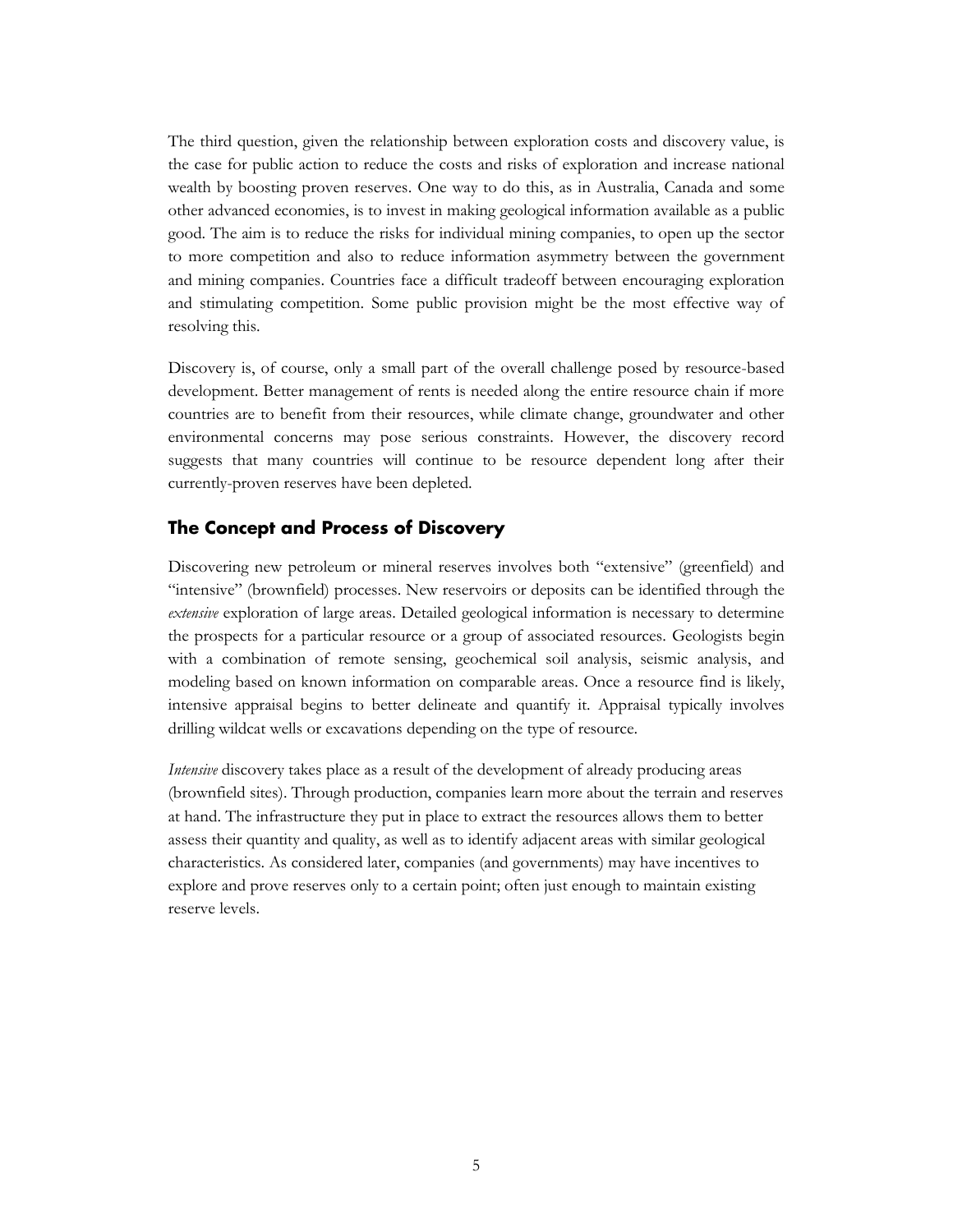**Figure 1. Potential Country Proven Reserve Trajectories**



*Source*: Authors

Figure 1 presents a stylized model of different potential trajectories. The lowest line reflects the rundown of proven reserves due to extraction.<sup>2</sup> The second, intermediate, trajectory sees proven reserve levels remaining constant, with replacement resulting from growing knowledge and extraction efficiencies. The third line reflects a growing trajectory of proven reserves, with net additions or new finds that offset depletion mostly through an incremental process of intensive development of producing areas. In the case of the highest line, proven reserve additions are driven by a combination of new "headline" finds due to extensive exploration and more gradual increments due to learning.

The probability of taking one path or another will depend on a host of belowground and aboveground factors including availability of geological information, the level of maturity of the industry, the state of technology, fiscal incentives, economic feasibility, including access to markets, and the credibility of the host government. Technological innovation can unlock known resources that were previously inaccessible or too costly to extract. Political factors can impede exploration or encourage it, opening up the prospects of headline discoveries. In general, the unit costs of discovery would be expected to increase over time as cumulative extraction rises, and to fall as a result of cumulative learning and improvements in technology. It is not clear which of these effects will dominate at any particular moment.<sup>3</sup>

<sup>&</sup>lt;sup>2</sup> Net declines in reserves can also be due to certain reserves simply becoming uneconomic. In these instances the physical resources would still be known, if no longer classified in the proven reserves category.

<sup>&</sup>lt;sup>3</sup> There has been debate about how to model the resource discovery process given that the notion of a fixed mineral stock has been questioned in practice (Adelman et al. 1991). Pindyck 1978 modelled potential reserves as unlimited but with diminishing returns to exploration as a function of depletion. The discovery of new reserves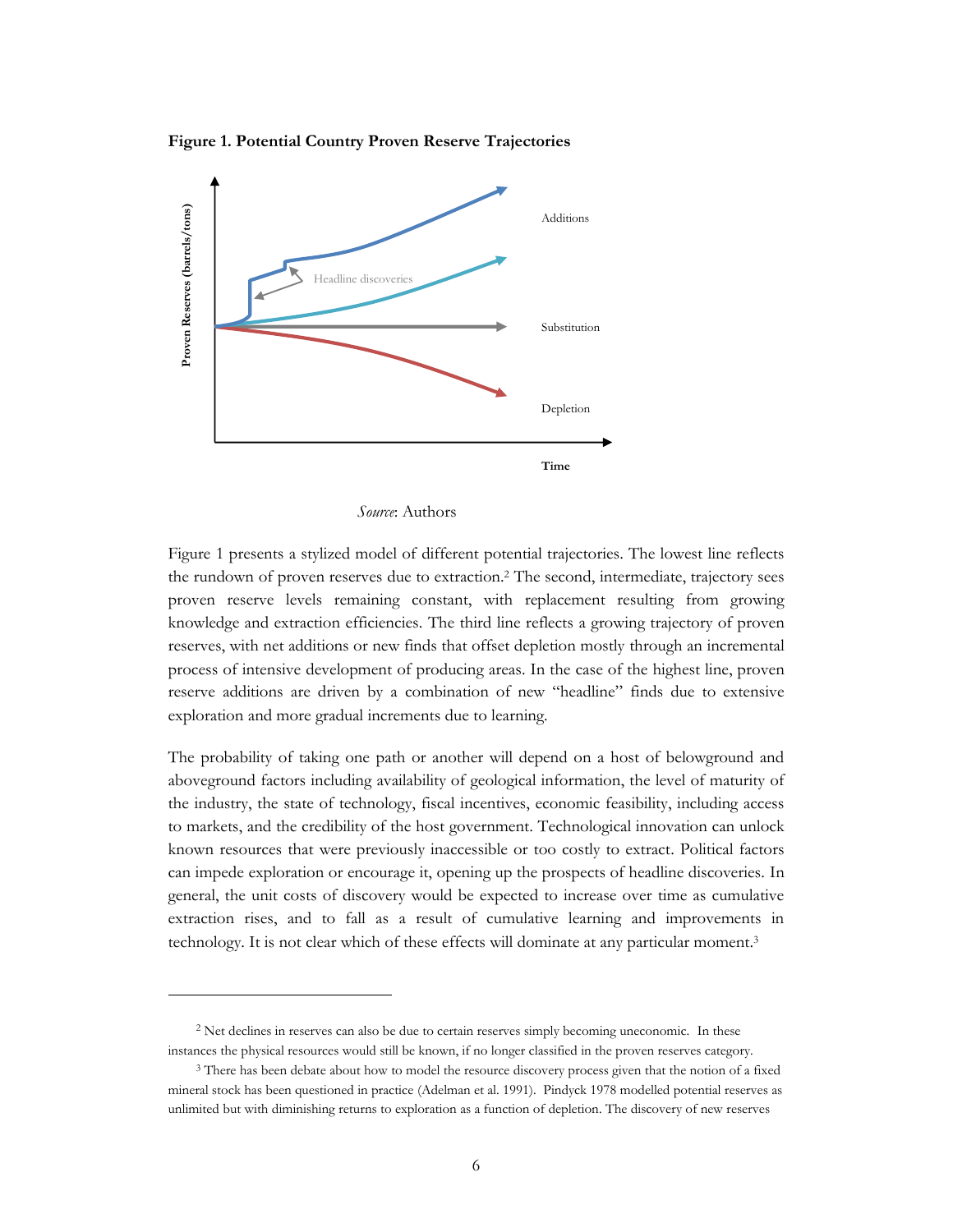Several cases help to illustrate these alternative trajectories. For the lowest line, Mexico's proven oil reserves have decreased sharply in the past three decades, falling from 60 years of production in 1980 to 10 years in 2010. Heavy taxation of the sector, a national oil monopoly and the absence of a competitive environment have resulted in low investments in exploration and technology, and have driven reserves down (Diaz Cayeros 2009).<sup>4</sup> Moving to the second lowest line, Trinidad and Tobago's proven oil reserves were some 10 years of output in the late 1970s and are a little higher today, despite 30 years of production. Another set of countries has steadily made small yearly additions to their reserves. Even though Saudi oil production has increased more than 70 percent since the late 1980s, its overall level of reserves has continued to grow slowly despite not having made more spectacular finds. For the top line, several countries have added to their reserves through single or multiple new discoveries. Between 2005 and 2009, Brazil reported 170 oil discoveries, including pre-salt deposits in excess of 50 billion barrels (Formigli 2007, GlobalData 2010). Venezuela reported a new oil deposit in the Orinoco belt in 2008 which added 94 billion barrels to its existing reserves. Once these major finds are made, other additions resulting from intensive exploration typically follow. For example, at the time a major ore body of copper, gold, and molybdenum was discovered in Alaska's Pebble Beach, it was estimated to hold 500 million tons of low-grade copper. A subsequent study of the controversial project estimated 1 billion tons, and proven reserves are currently reported as closer to 6 to 8 billion tons.

Most analyses report either resource extraction or changes in reserves. We define *imputed discovery* to include all reserve additions; those that replace extracted resources and those that

 $\overline{a}$ 

can be modelled as an increasing function of current and of accumulated expenditures on exploration, and as a declining function of accumulated extraction (Arrow et al 2003). Resources are therefore non-renewable rather than exhaustible, and with optimal production and exploration rates that are interrelated. The relationship between rent and marginal discovery cost has also been researched. Krautkraemer 1998 assumes that exploration will be pushed to the point where the marginal cost equals the marginal value of reserves but Devarajan and Fisher 1982 paint a more complex picture. Boyce 2009 notes that technological change driven by learning-bydoing can countervail depletion, so challenging the inevitable "peak mineral" patterns predicted by other theories. The extractive industries have indeed seen huge technological change including remote sensing satellites and processing technology that have increased the efficiency of exploration in new regions. Technological change in the oil and gas industry has advanced both on and off-shore, where notable innovations include three dimensional seismic technology as well as horizontal drilling technology. Evidence from oil and gas exploration in the Gulf of Mexico from 1947 to 1998 suggests that since the mid-1970s technology has increased the yield per unit of effort in discovery, offsetting the countervailing impact expected from depletion (Managi, et al., 2005). The copper industry too has seen growing scale of operations (such as large open pit mines) and metallurgical developments that have allowed for the production of copper at the mine site, which have reduced operating costs and cut-off grades (Doggett, 2007). Some foresee a slowdown in future production gains, partly because of environmental constraints (CO2 emissions, water) leading to an era of persistently high prices (Dobbs, Oppenheim and Thompson 2011).

<sup>4</sup> The Gulf of Mexico offers a natural experiment on the effect of institutional conditions and fiscal regimes. With similar geology and resource endowments, the territory that belongs to the United States has thousands of wells in production, compared to a few hundred on the Mexican side of the border. Nevertheless, even in the United States, additions to proven reserves in oil and gas have mostly resulted from revisions to recovery rates rather than new discoveries (Morehouse 1997).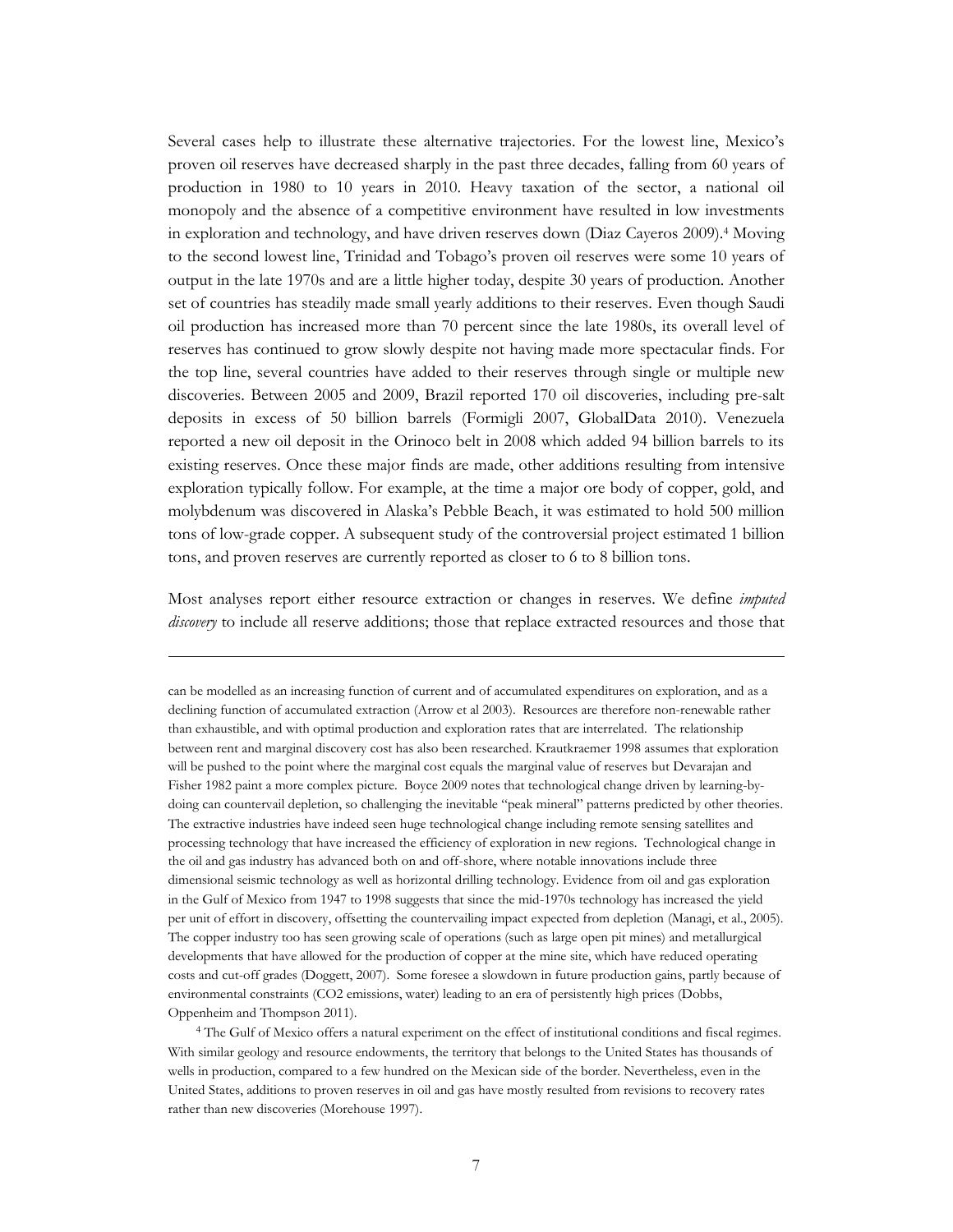increase proven reserves. Figure 2 stacks production and net reserve change to show imputed discovery for oil in Sub-Saharan Africa for five-year segments over the past 30 years. <sup>5</sup> Production has been on a rising trend, from around 5 to some 7 billion barrels, but imputed discovery has been much higher, averaging about 18 billion barrels since the mid-1990s.



**Figure 2. Imputed Discoveries in Known Petroleum Reserves in Sub-Saharan Africa**

*Source:* British Petroleum (BP) Statistical Review of World Energy (2010).

#### <span id="page-11-0"></span>**Reserve Trends and Extraction Rates**

 $\overline{a}$ 

In this section we summarize trends in proven reserves and extraction. While recognizing the conceptual and empirical challenges, we have made efforts to bring together the best available estimates. Proven reserve estimates are compiled annually for oil, gas, and coal (British Petroleum 2010) <sup>6</sup> and metals (U.S. Geological Survey, 2010) <sup>7</sup> for individual

<sup>5</sup> The latest period accounts for only four years, pending data for 2009.

<sup>6</sup> Oil and gas estimates are also drawn from OPEC Secretariat Annual Reports, *Oil and Gas Journal*, and an independent estimate of Russian reserves based on information in the public domain. Mineral reserve estimates are taken from the International Copper Association, the International Energy Agency, and the World Energy Council, among others. A number of alternative sources are available for oil and gas. These include the World Energy Council's Survey of Energy Resources and the U.S. Geological Survey's *World Petroleum Assessment* (2000) for oil and gas, and USGS Commodity Summaries for minerals. The World Energy Council's *Survey of Energy*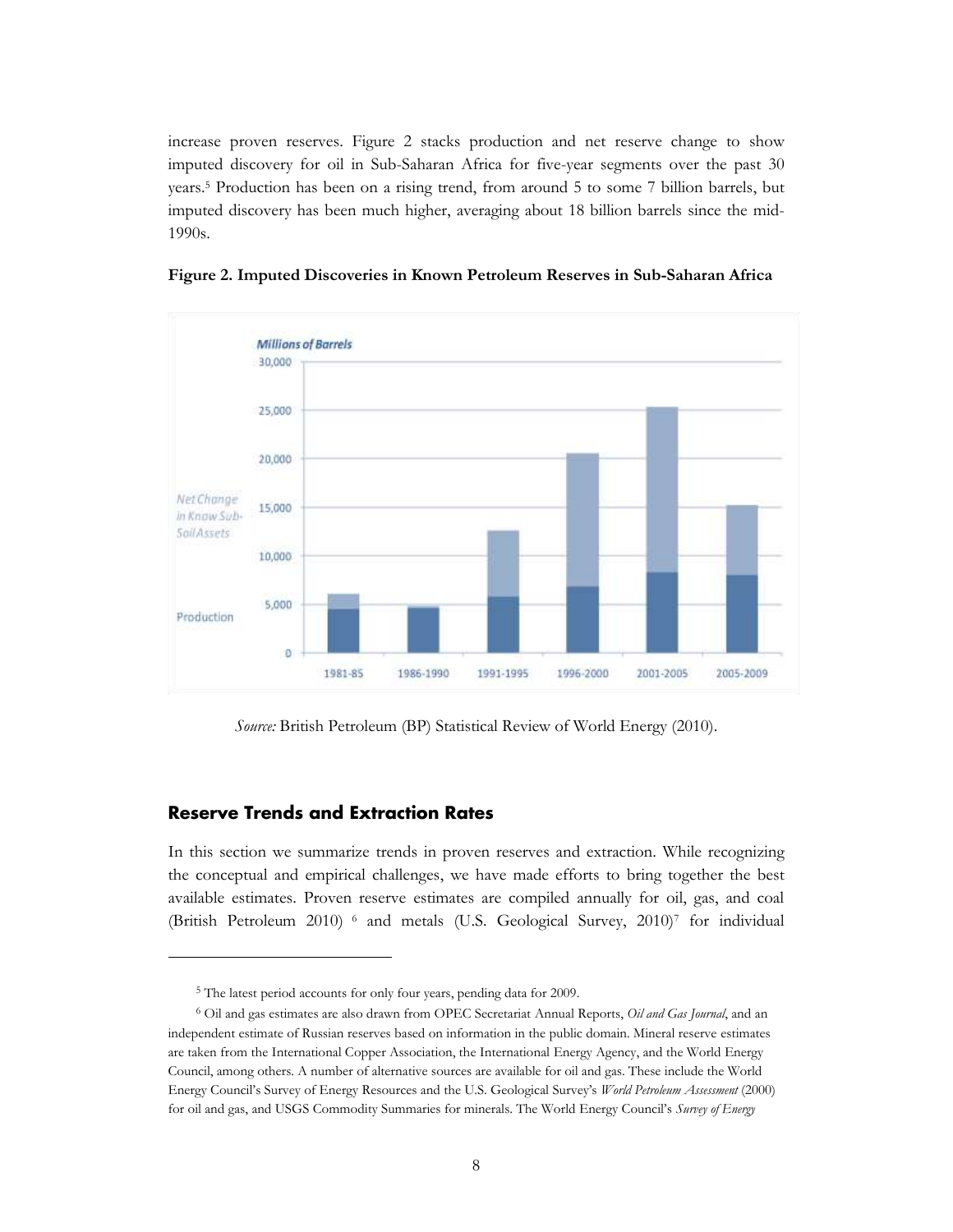countries. Data for the BP and USGS compilations are collected from a combination of primary official sources (governments and producing companies) and third-party organizations, including commodity boards and sectoral institutions. BP's data on coal reserves are drawn from the London-based World Energy Council.

Finding consistent time series data on mineral reserves is challenging owing to the limited availability of primary data. For these reasons, estimates are just that, rather than an indicator of the actual resource endowment (Krautkraemer and Toman 2003). Reserve estimates are subject to both downward and upward biases. Since proving reserves is a costly process, companies may not have incentives to do it beyond the 10 to 15 years of production that is needed to sustain their operational plans. Operators face disincentives to share information, which reduce their enthusiasm for reporting reserves on a unilateral basis (Mirza and Zimmer 1999), although industry-specific reporting requirements (such as U.S. Securities and Exchange Commission rules) or voluntary reporting norms (as in Australia) can reduce the cost of sharing information by making it applicable across all companies (Craswell and Taylor 2006).

Environmental regulation and fiscal instruments can also incentivize companies to under- or over-report reserves. Different taxes have different effects on cutoff grades and the profitable level of extraction (Deacon 1993). Declared reserve levels may be subject to fees, encouraging companies to report only holdings with a medium-term perspective of extraction. Depletion quotas, in contrast, may encourage companies to over-report the mineral potential of their areas. Governments may also have an incentive to change their reserve estimates depending on the implications for decision-making power in organizations regulating production and prices. For example, in the 1980s, almost all members of the Organization of Petroleum Exporting Countries (OPEC) increased their reserve estimates (in total by more than 300 billion barrels) as a result of changes in the production quota system which is based on the level of proven reserves (IEA, 2005).

Table 1 summarizes global reserve and extraction data for key energy and other subsoil assets. We include all minerals reported in the WoN database as well as others such as diamonds, cobalt, and rare earths. Columns 1 and 2 show reserve levels in 2000 and 2008 respectively. Column 3 shows cumulative extraction during the past century, drawing from

*Resources* (2010) presents data on the status of 15 sources of energy worldwide, including resource and reserves assessments and other relevant information. The principal difference between these sources and BP Statistical Review (2010) is that the BP data are presented as a cross-section rather than as a time series. USGS, the International Copper Association, the International Energy Agency, and the World Energy Council report production and consumption data, including in some cases from 1990 onward.

<sup>7</sup> USGS follows the McKelvey model to identify reserves, which distinguishes subsoil assets by the degree of certainty and feasibility of economic recovery. *Reserves* are characterized by the highest degree of certainty and recoverability, whereas *resources* may enjoy a high degree of certainly but may be limited in the feasibility of extraction, given prevailing technological and market conditions. *Inferred* as opposed to proven reserves note a lower level of geological certainty (Skinner 2011).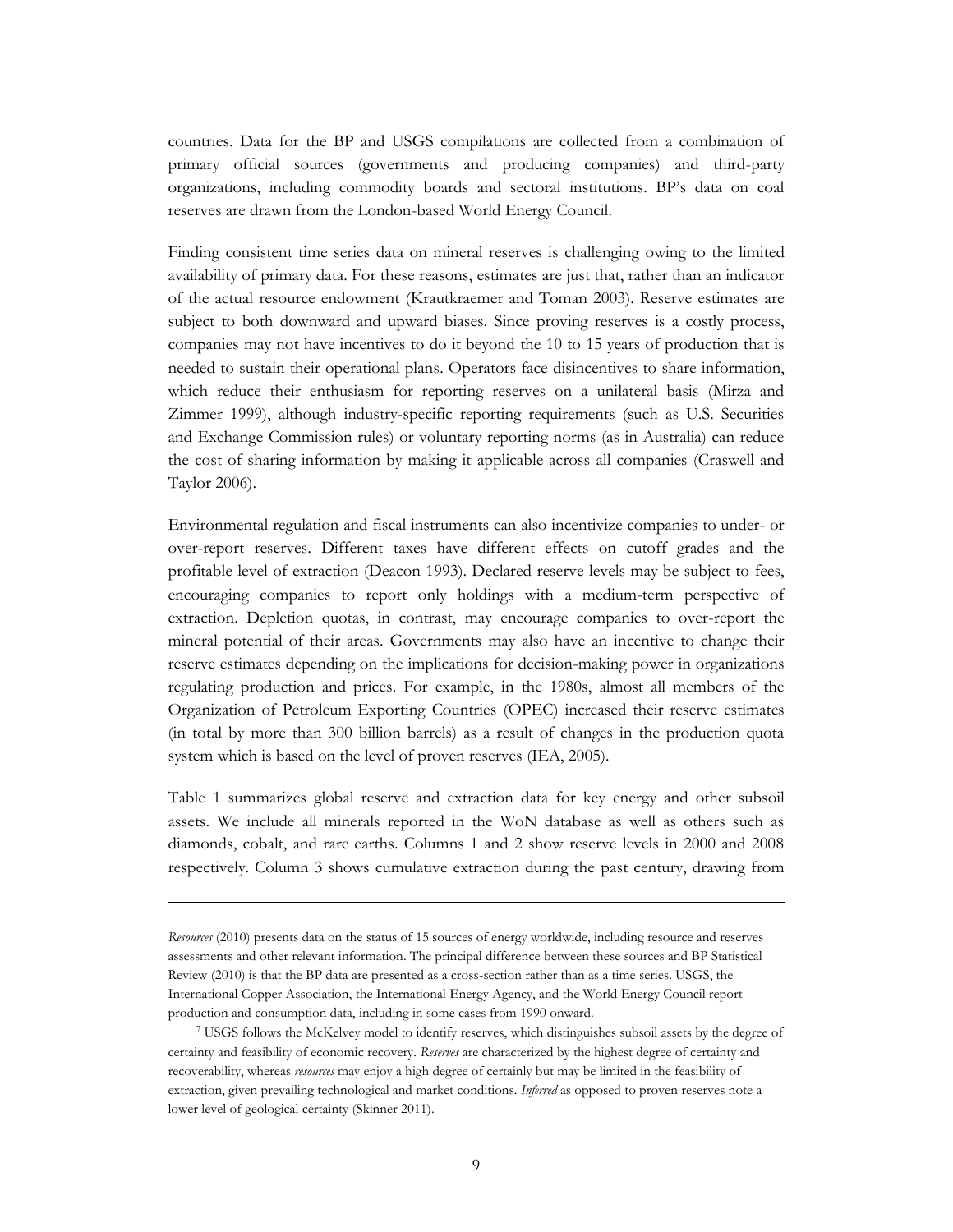USGS Historical Commodity Statistics. Column 4 shows extraction during the period 2000- 2008, column 5 net percentage reserve changes for 2000-2008, and column 6 imputed discovery over 2000-2008, also expressed as a percentage of reserves in 2000. Negative imputed discovery (reserves fall by more than production) is not recorded for reasons noted below.

#### **Table 1.**

#### **Oil, Gas, and Mineral Reserves Changes (Global, 2000–2008)**

| Global         |                                        |           |           |                                   |                                            | <b>Net</b>                      |                             |
|----------------|----------------------------------------|-----------|-----------|-----------------------------------|--------------------------------------------|---------------------------------|-----------------------------|
|                |                                        |           |           |                                   |                                            | Reserve                         | Imputed                     |
|                |                                        | Reserves  |           | Extraction                        |                                            | Change                          | Discovery                   |
|                |                                        | 2000<br>1 | 2008<br>2 | 1900-2008<br>$^{\ast,*\ast}$<br>3 | 2000-2008<br>$(WoN)$ ***<br>$\overline{4}$ | 2000-<br>2008<br>(percent)<br>5 | 2000-2008<br>(percent)<br>6 |
| Energy         | Oil (billion barrels)                  | 1,105     | 1,333     | 1,007                             | 229                                        | 21                              | 41                          |
|                | Gas (trillions of cubic meters)        | 159       | 191       | 74                                | 24                                         | 20                              | 35                          |
|                | Coal (billion tn)                      | 984       | 826       | 157                               | 49                                         | $-16$                           |                             |
|                | Hard (anthracite/bituminous)           | 509       | 411       | 121                               | 41                                         | $-19$                           |                             |
|                | Soft (sub-bituminous and lignite)      | 475       | 415       | 37                                | 8                                          | $-13$                           |                             |
| Minerals (WoN) | Bauxite (million tn)                   | 24,640    | 25,200    | 4,937                             | 1,480                                      | $\overline{c}$                  | 8                           |
|                | Copper (million tn)                    | 393,500   | 540,000   | 526,298                           | 128,423                                    | 37                              | 70                          |
|                | Gold (million toz)                     | 45        | 48        | 133                               | 22.9                                       | 5                               | 56                          |
|                | Iron (million tn)                      | 142,600   | 162,500   | 57,096                            | 13,115                                     | 14                              | 23                          |
|                | Lead (million tn)                      | 64        | 79        | 217                               | 29                                         | 23                              | 69                          |
|                | Nickel (million tn)                    | 45,680    | 67,090    | 48                                | 13                                         | 47                              | 47                          |
|                | Phosphate (million tn)                 | 11,500    | 17,912    | 6,711                             | 1,290                                      | 56                              | 67                          |
|                | Silver (thousand tn)****               | 420       | 570       | 820                               | 175                                        | 36                              | 78                          |
|                | Tin (million ton)                      | 7,720     | 6,072     | 19                                | 2.5                                        | $-21$                           |                             |
|                | Zinc (million tn)                      | 188       | 182       | 407                               | 83                                         | $-3$                            | 41                          |
| Other          | Diamond industrial (million metric tn) | 580       | 580       | 6.4                               | 5.1                                        | $\theta$                        | $\mathbf{1}$                |
|                | Cobalt (million tn)                    | 5,475     | 6,424     | 1.9                               | 0.5                                        | 17                              | 17                          |
|                | Rare earth metals (million tn)         | 103,956   | 107,786   | 2.5                               | $\mathbf{1}$                               | $\overline{4}$                  | $\overline{4}$              |

\* Boyce (2009, Table 3/p. 25) presents 20th century cumulative extraction for 77 minerals, from which oil gas (iii) are drawn.

\*\* Coal from WoN refers only to 1970-2008 extraction.

\*\*\* Gas extraction is drawn from BP (2010). Industrial diamond, cobalt, and rare earth metals (reserve base) are drawn from USGS Mineral Commodity Summaries.

\*\*\*\* Silver from USGS annual reporting, US Bureau of Mines Mineral Yearbooks and The Silver Institute, as summarized by the Eagle Institute [\(http://www.gold-eagle.com/editorials\\_05/zurbuchen011506.html\)](http://www.gold-eagle.com/editorials_05/zurbuchen011506.html). Reserve definition used is base reserve, which includes silver found in association with a range of other metals. Two thirds of silver is found in such association.

*Sources:* BP (2010), USGS Mineral Commodity Summaries (2011), USGS Historical Commodity Statistics 1990-2009.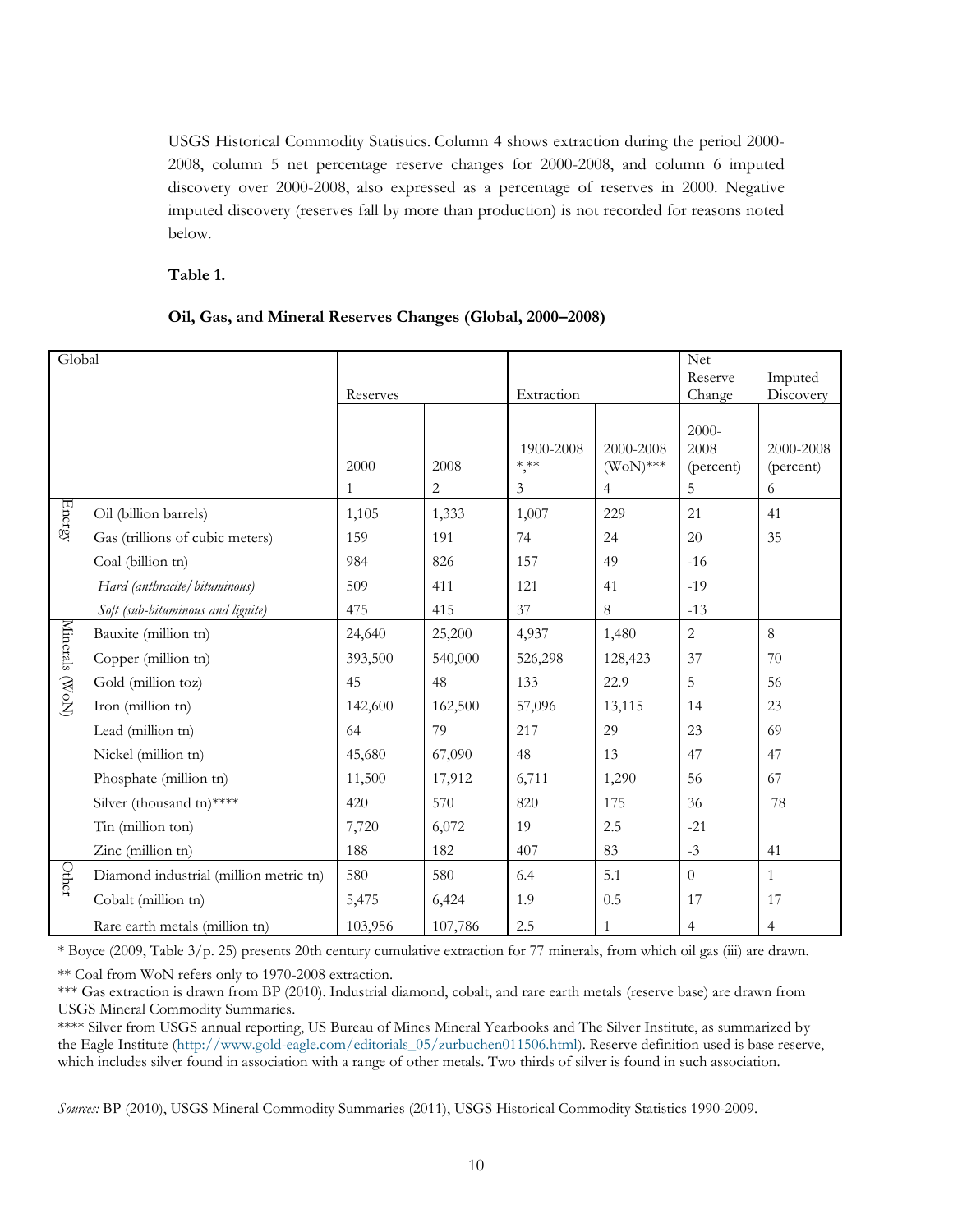Despite accelerating extraction, net proven reserves increased between 2000 and 2008 for most commodities, including oil, gas, iron, copper, gold, phosphate, lead, nickel, silver and rare earth metals. <sup>8</sup> Conversely, aggregate reported net reserves of coal, tin, and zinc show declines. For most commodities, imputed discovery has been very large. The average of the figures in column 6 is 40 percent of reserves in 2000, so that discovery has averaged over 4 percent per year.

Table 2 shows USGS estimates of "known unknowns", undiscovered but probable reserves of oil and gas (USGS 2000) 9 , together with proven reserves, production, area and coastal shoreline. Whereas Sub-Saharan Africa and Asia Pacific regions have comparable land areas, the latter has five times the coast. These "known unknown" estimates rely heavily on geological extrapolation. The USGS projections suggest that 31 percent of undiscovered petroleum resources lie in the Middle East and Northern Africa, an area of particular reserve concentration. Europe and Central Asia and North America are each expected to have at least a fifth of future petroleum reserves and two-fifths of gas reserves.<sup>10</sup> Even with limited geological knowledge, Sub-Saharan Africa accounts for at least 10 percent of undiscovered oil and 3 percent of undiscovered gas reserves, compared to only 5 and 3 percent of existing reserves, and 5 percent of cumulative extraction. In the future it could outpace other regions in discoveries, at least relative to existing activity.

<sup>8</sup> Proven reserves of silver declined by 3% when considered in isolation. However, reserves including silver recoverable in association with other metals (base reserves) increased.

<sup>9</sup> The 2000 USGS *World Petroleum Assessment* provides estimates on undiscovered resources or resources whose existence is only postulated, including hypothetical resources (undiscovered resources that are similar to known mineral bodies and that may reasonably be expected to exist) and speculative resources (resources that may occur either in known types of deposits in favourable geological settings or types of resources whose economic potential is unrecognized). The data reported include reserves that "geological and engineering information indicates with reasonable certainty can be recovered in the future from known reservoirs under existing economic and operating conditions." For more discussion see Charpentier and Klett 2005.

<sup>&</sup>lt;sup>10</sup> The surprisingly high estimates for North America result from USGS estimates of large undiscovered reserves in the US, including Alaska and the continental shelf. This could reflect a genuinely exceptional reserve endowment or greater precision in mapping due to better data.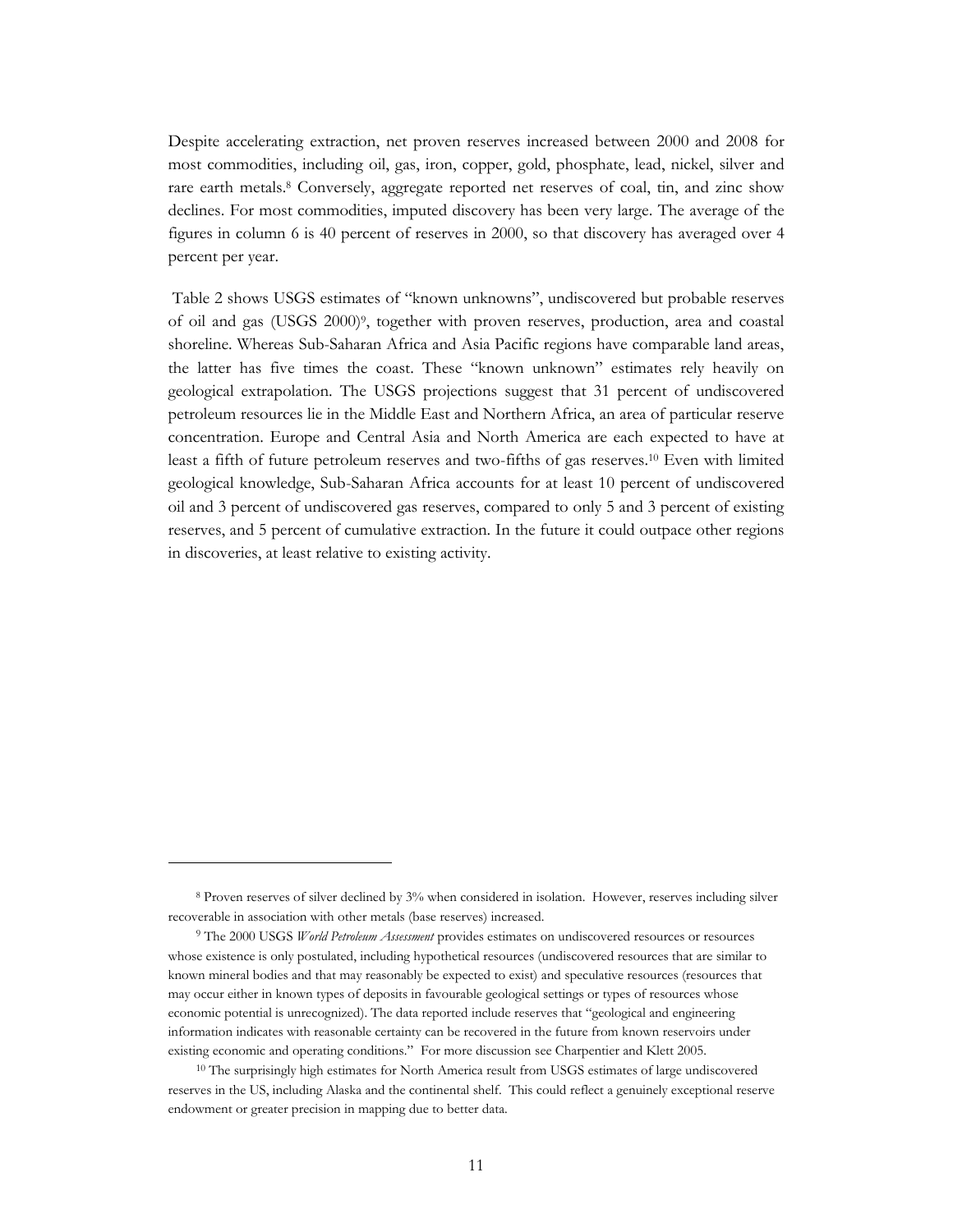#### **Table 2.**

| Proven and Projected Oil Reserves by Geographic Area (2000-2009) |  |  |  |  |
|------------------------------------------------------------------|--|--|--|--|
|                                                                  |  |  |  |  |

|                                           | Regional Reference Sizes           |                                 | Extraction (1965-2009)   |                                      | Proven Reserves<br>(2009)         |                         | Projected Additional Reserves<br>(2000) |                                 |
|-------------------------------------------|------------------------------------|---------------------------------|--------------------------|--------------------------------------|-----------------------------------|-------------------------|-----------------------------------------|---------------------------------|
|                                           | Land<br>Area                       | Coastal<br>Area                 | Extractio<br>$\mathbf n$ | Extractio<br>$\mathbf n$             | Proven<br>Reserve<br>$\mathbf{s}$ | Proven<br>Reserv<br>es  | Undiscover<br>ed Reserves               | Undiscovered<br><b>Reserves</b> |
|                                           | millions<br>sq. km<br>$\mathbf{1}$ | thousan<br>d km<br>$\mathbf{2}$ | billion<br>barrels<br>3  | barrels/s<br>q. km<br>$\overline{4}$ | billion<br>barrels<br>5           | barrels/<br>sq. km<br>6 | billion<br>barrels<br>7                 | barrels/sq. km<br>$\,8\,$       |
| Africa<br>$(Sub -$<br>Saharan)            | 23.6                               | 30.6                            | 47                       | 1,948                                | 66                                | 2,729                   | 72                                      | 2,947                           |
| (percentage)                              | $18\%$                             | 4%                              | $5\%$                    |                                      | $5\%$                             |                         | 10%                                     |                                 |
| Asia<br>Pacific<br>(including<br>Oceania) | 28.9                               | 229.2                           | 92                       | 3,686                                | 42                                | 1,697                   | 33                                      | 1,342                           |
| (percentage)                              | 22%                                | 30%                             | $9\%$                    |                                      | 3%                                |                         | $5\%$                                   |                                 |
| Europe<br>and<br>Central<br>Asia          | 27.5<br>21%                        | 211.4<br>27%                    | 226<br>22%               | 7,954                                | 137<br>$10\%$                     | 4,820                   | 138<br>19%                              | 4,869                           |
| (percentage)                              |                                    |                                 |                          |                                      |                                   |                         |                                         |                                 |
| Latin<br>America<br>and the<br>Caribbean  | 20.2                               | 59.4                            | 83                       | 4,034                                | 199                               | 9,726                   | 105                                     | 5,139                           |
| (percentage)                              |                                    |                                 |                          |                                      | 15%                               |                         | 14%                                     |                                 |
| Middle<br>East and<br>North<br>Africa     | 11.1                               | 18.4                            | 365                      | 32,536                               | 816                               | 72,674                  | 230                                     | 20,482                          |
| (percentage)                              | $9\%$                              | $2\%$                           | 35%                      |                                      | 61%                               |                         | 31%                                     |                                 |
| North<br>America<br>(US and<br>Canada)    | 18.3                               | 222                             | 224                      | 11,405                               | 73                                | 3,735                   | 153                                     | 7,824                           |
| (percentage)                              | 14%                                | 29%                             | 22%                      |                                      | $5\%$                             |                         | 21%                                     |                                 |
| World                                     | 130                                | 771                             | 1,036                    | 7,736                                | 1,333                             | 9,953                   | 732                                     | 5,465                           |

*Source:* BP (2010) and USGS World Petroleum Assessment (2000). CIA World Fact Book for coastal area. *Notes:* Eurasia includes Turkey and Eastern Europe.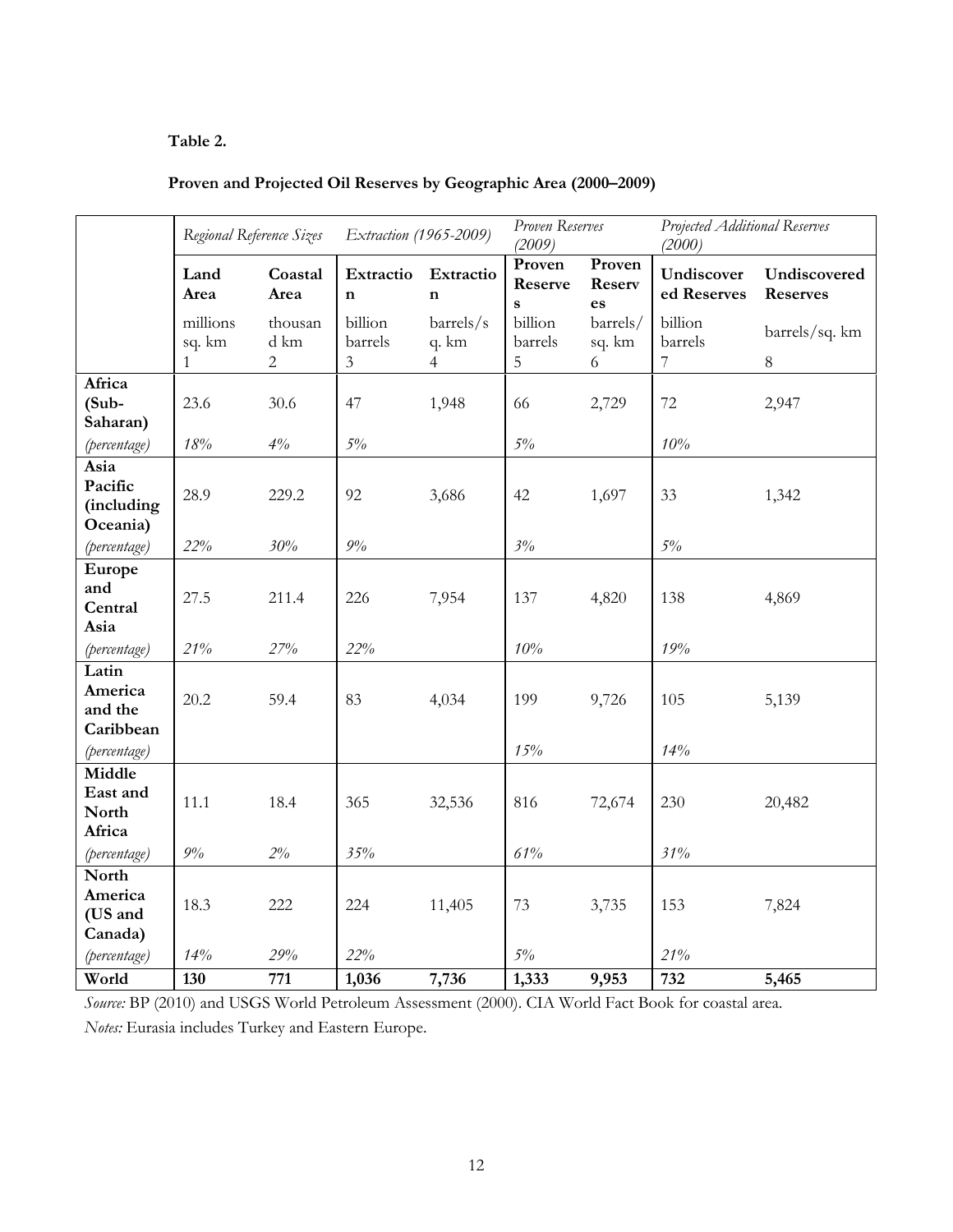Returning to the analysis of proven reserves, we consider some details underlying Table 1 for three sets of commodities: oil and gas, copper, and the group of minerals for which proven reserves appear to have decreased. For oil and gas, reserve growth has continued to outpace production [\(Figure 3\)](#page-16-0). The Middle East has consistently seen large expansions in reserves in the past half-decade; Iran and Qatar have reported significant increases in both their petroleum and gas reserves, and these additions account for much of the regional change. OPEC members, which account for 77 percent of known reserves, increased their oil reserves 20 percent in the 2000s. Major finds in Brazil and Venezuela lead to significant oil reserve expansions for Latin America, which doubled its reserves.

#### <span id="page-16-0"></span>**Figure 3. Petroleum Proven Reserves**



*Source:* BP (2010).

<span id="page-16-1"></span>**Figure 4. Reserves to Production** 



*Source: BP (2010).*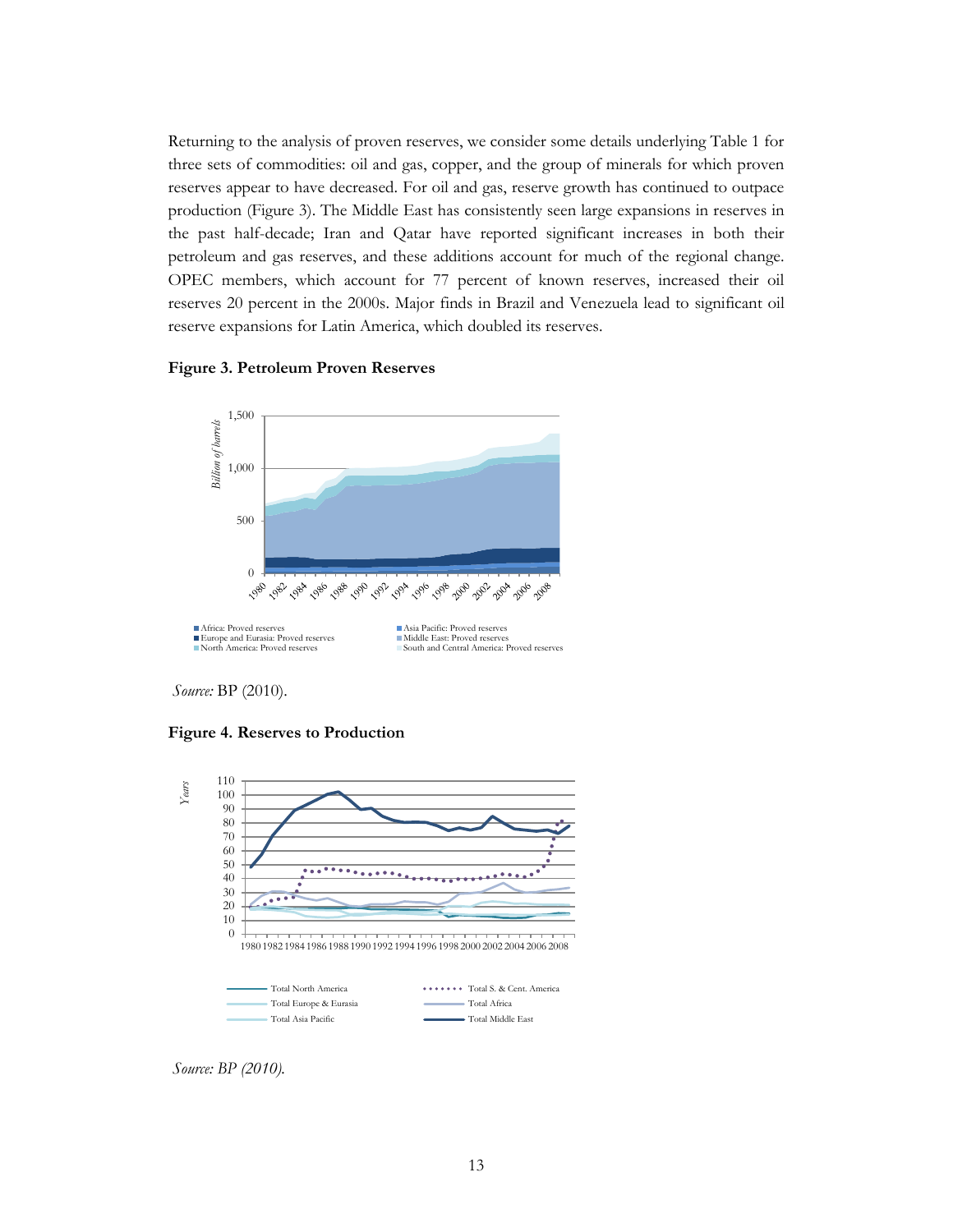Nevertheless, the biggest increase has been observed in countries that formerly belonged to the Soviet Union, with 40 percent growth in oil reserves as well as 15 percent in gas reserves, with the Russian Federation and Kazakhstan in the leading positions. North America increased reserves by 6.4 percent, with Canada offsetting negative trends in both the United States and Mexico, which witnessed decreases of 6.6 percent and 42 percent in oil reserves, respectively. Gas reserves grew 17 percent in the United States, in part because the growing use of new technology (hydraulic fracturing) allows producers to access known but previously unrecoverable resources.

Between 1998 and 2006, 19 countries became new oil and gas exporters, of which most were low- or lower-income countries (Ross 2011). Several were in Africa, where petroleum reserves increased by 58 percent, and gas reserves increased by 25 percent. Nigeria continues to have the highest levels of known petroleum and gas reserves in the region, but production remains at levels similar to that of Angola, which has about 36 percent of Nigeria's level of reserves, mainly offshore. Congo (Brazzaville) also reported new discoveries between 2006 and 2008, which doubled its known reserves.

The reserve picture differs greatly by country. The reserves-to-production  $(R/P)$  ratio, calculated as year-end reserves divided by the production in that year, provides a projection of the length of time that remaining reserves would last if production were to continue at that rate (see British Petroleum 2010). [Figure 4](#page-16-1) suggests that the highest  $R/P$  ratios in petroleum reserves have been in the Middle East and that these are slowly declining, even as major finds have increased the ratio sharply in South and Central America. In other regions, it is lower and with little definitive trend. 11

Copper reserves and production have both continued to expand for many years, as shown in Figures 5 and 6. The short period between 2000 and 2008 accounted for approximately a third of total production since 1900. Nonetheless, reserves have increased more than six times since 1930 and are still rising. The most recent reserve additions were reported in Australia, China, Indonesia, Kazakhstan, Mexico, Peru, Poland, and Zambia, with discoveries ranging from 73,000 to 4,000 tons. Mongolia has also had major finds, as discovered by Russian exploration through the 1990s, and is now on track to become a

<sup>&</sup>lt;sup>11</sup> There is no consensus on whether global oil reserves have peaked relative to demand. Some argue that reserve estimates exaggerate recoverable oil, others that total recoverable oil reserves are about three times the level of current proven reserves and that peak oil is unlikely before 2030. In any event, high mineral prices are driving investors and governments to develop new technologies and explore frontier regions, both in the sense of more geologically challenging areas and of low-governance and fragile states. Significant exploration efforts are being undertaken in more mature producing regions. The number of new oil blocks under development quadrupled in the first eight years of the century, reaching 75,000 in 2008, of which 40,000 were located in advanced and 35,000 in developing countries (GlobalData 2010). Since 2000, the number of active oil blocks has increased nearly four times in developing countries, with the highest increases in Latin America and Europe and Central Asia (GlobalData 2010).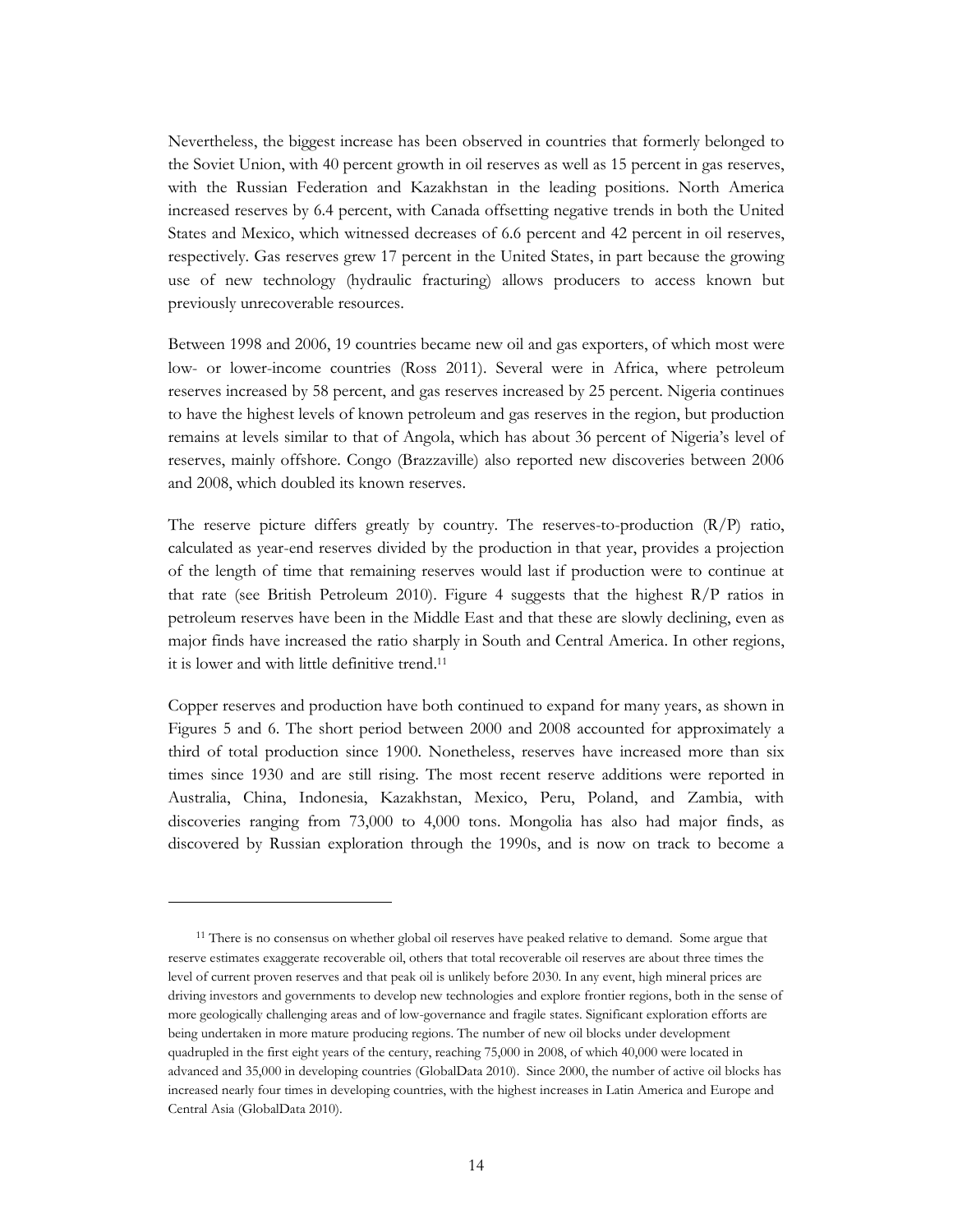leading copper and gold producer.<sup>12</sup> Recent estimates, which are not yet fully reflected in global data, will place it second only to Chile, which accounts for more than a quarter of global reserves.



#### **Figure 5. Copper Known Reserves**

**Figure 6. Copper Cumulative Production (1990–2008)**



*Source: USGS Historical Commodity Statistics.*

<sup>&</sup>lt;sup>12</sup> The Oyu Tolgoi is reported to be the largest known undeveloped copper and gold deposit in the world and was estimated to have total reserves and resources of 3.2 billion metric tons of ore, with 30.8 million metric tons of contained copper and close to 1 million kilograms of contained gold (USGS 2011). Not all of this, nor the recent finds in Afghanistan, are believed to be reflected in the reserve data used for this paper.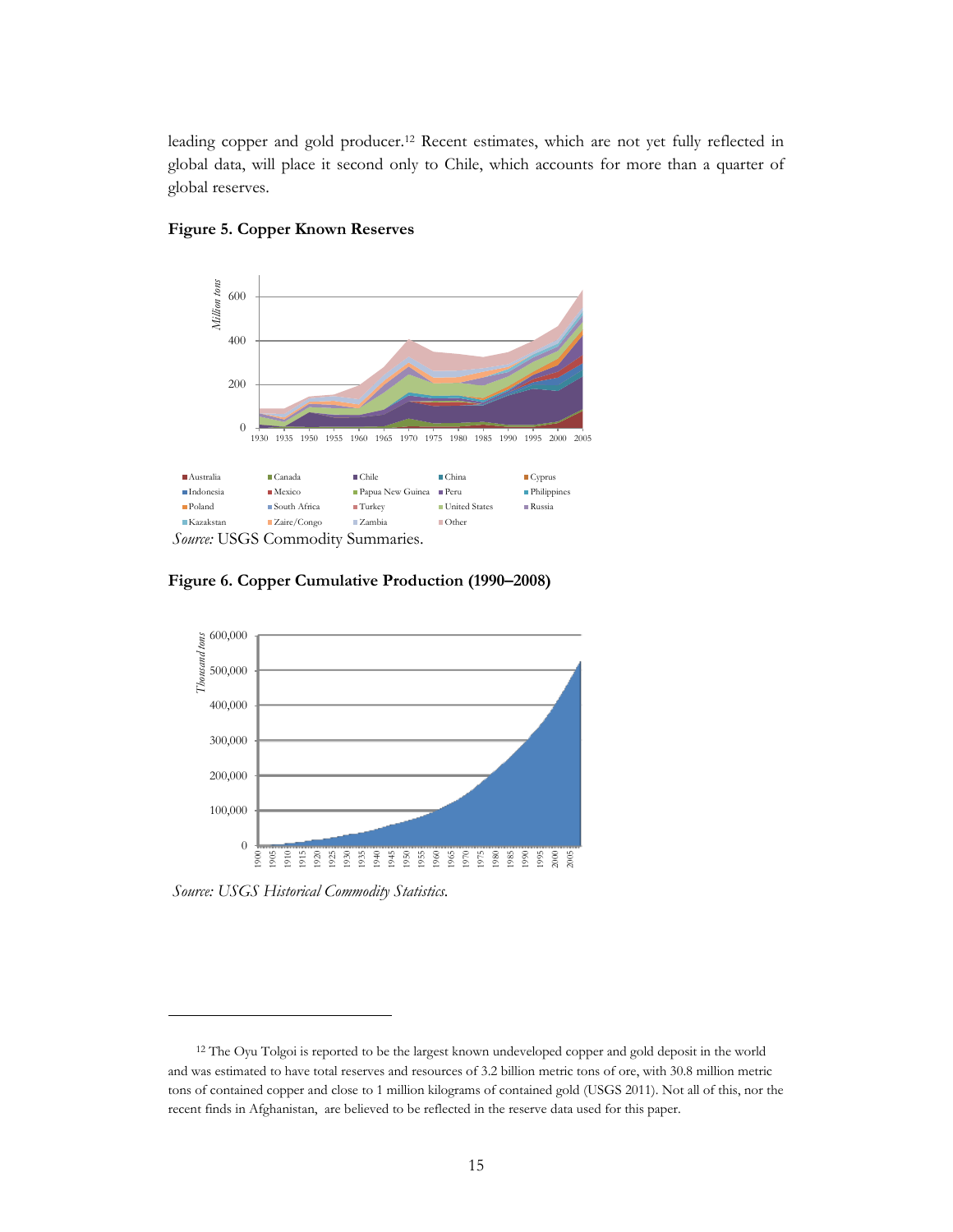Turning to the resources where proven reserves appear to be declining, the most important case is coal. It remains an important energy source, with huge reserves equivalent to 122 years of current production (versus 42 and 60 years for oil and gas respectively). Eighty five percent of estimated coal reserves are concentrated in United States, Russia, India, China, Australia, and South Africa. Reported reserves fell by 158 billion tons over 2000-2008, more than three times total extraction over the period (World Coal Institute 2009). While there is limited information on the drivers of this change it appears to reflect a political decision to demonstrate the intention to phase out the use of coal. For example, in 2004 Germany downgraded its reported hard coal reserves by 99 percent (from 23 to 0.18 billion tons). In the absence of cost-effective carbon capture technology, concern over climate change is depressing reserve estimates and discouraging discovery efforts, especially in light of the already high levels of proven reserves.<sup>13</sup> Reductions in reported proven reserves therefore probably do not imply a world that is actually running out of coal, though they may accurately reflect the decisions of some countries not to exploit some part of their national mineral wealth. <sup>14</sup> In the case of the other commodities, falling proven reserves seem to be mainly a response to market conditions, particularly relative to the boom times of the 1980s. 15

#### <span id="page-19-0"></span>**How Costly is Discovery?**

 $\overline{a}$ 

As outlined above, additions to proven reserves can result from both extensive (greenfield) and intensive (brownfield) discovery. At first sight, intensive discovery raises the question of attribution. How much of total imputed discovery is actually due to exploration? However, extensive and intensive discovery are linked. Just as past exploration enabled current production and so led to current intensive discovery, so current exploration, if successful, will not only produce new proven reserves but production activities that unlock further reserves. All discovery, whether extensive or intensive, can therefore be attributed to exploration, although the intensive phase does introduce some imprecision in matching exploration costs over a particular period with total imputed discovery over the same period.

Metals data allow for a detailed breakdown of capital costs into exploration and extraction components. Total capital spending in the metals sector was \$393 billion over 2005-2008,

<sup>13</sup> Massachusetts Institute of Technology 2007 discusses the essential role of carbon capture and storage in reconciling the incentive to use low-cost coal with emissions reduction.

<sup>14</sup> There is still some uncertainty on reserve trends, since China's coal reserves have not been updated for 20 years (Zittel and Schindler 2007).

<sup>15</sup>Some previously known reserves have been struck from proven reserves for tin and zinc because of market conditions. In constant prices, tin collapsed from US\$ 20.68 to \$4.24 per kg in 2002, and only in 2010 has it rebounded to \$15.48 per kg. While silver prices have appreciated sharply from an extended low period, they are still below their peak levels of 1978-80. World Bank 2010 data suggests that for a large portion of producers operating at average cost structures, rental values for tin, silver, and phosphates would have turned negative (Kaiser and Viñuela 2011b, figure 3), leading to the mothballing or closure of uneconomical mines and lower reported reserves. Zinc too has faced a less buoyant market than many other commodities.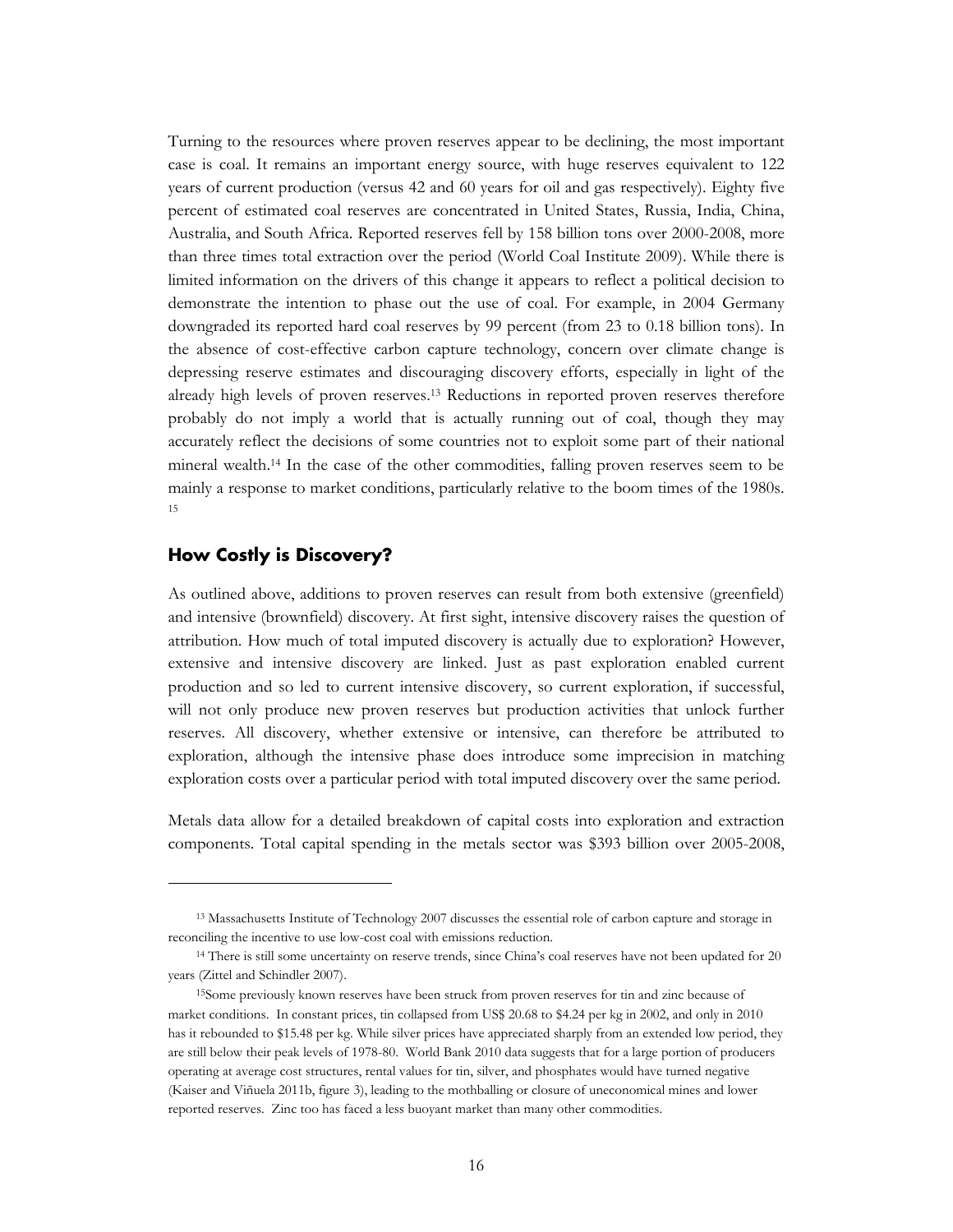and exploration costs were \$37 billion (Table 3). Over the same period, if total imputed discovery is valued by the current rent embedded in discovery (the CR approach) it amounts to 17 times exploration costs or \$617 billion, more than half of which is due to copper.

Data for oil and hydrocarbons do not break out exploration costs to permit a similar estimate of the relationship between these costs and discovery value. As an extreme case, we can make the assumption that *all* investments in the oil and gas industries are exploration spending. At \$2.6 trillion over 2005-2008, these investments compare with imputed oil and gas discoveries valued at \$20.7 trillion and \$7.9 trillion respectively, using the CR valuation method. Imputed discoveries would then be about 11 times the costs. Using the lower rental values that prevailed in 2002 and 2005 still yields the high value of 3 for discovery value relative to costs.<sup>16</sup>

<sup>&</sup>lt;sup>16</sup> In the most mature region, North America, the ratio approaches 1.25, again under the extreme assumption that all investments are exploration. .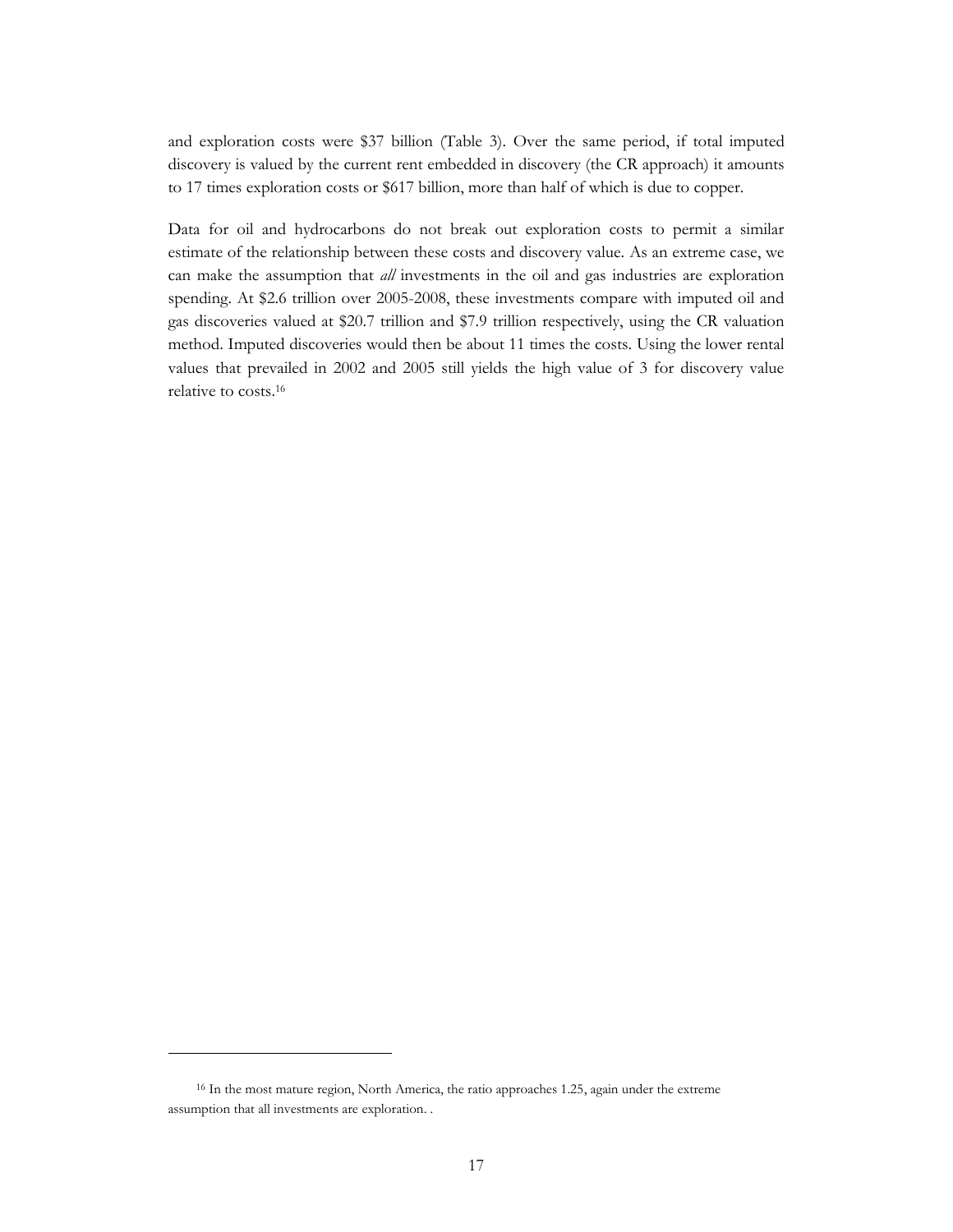#### **Table 3.**

 $\overline{a}$ 

| Period:        | Total        | <b>Imputed Discovery</b> | Exploration     | Memo: Imputed    |
|----------------|--------------|--------------------------|-----------------|------------------|
| 2005-2008      | Exploration: | Mining                   | Costs/Discovery | Discovery Copper |
|                | (\$billion)  | (\$billion)              | (percent)       | (\$billion)      |
| Sub-Saharan    | 5.9          | 26                       | 23              | 10               |
| Africa         |              |                          |                 |                  |
| Asia-Pacific   | 4.0          | 196                      | 2               | 62               |
| Europe/Oceania | 6.1          | 57                       | 11              | 36               |
| Canada/US      | 9.6          | 113                      | 8               | 49               |
| South/Central  | 8.9          | 183                      | 5               | 156              |
| America        |              |                          |                 |                  |
| Other          | 2.5          | 42                       | 6               | 32               |
| World          | 37.0         | 617                      | 6               | 345              |

#### **Non-Ferrous Metals: Exploration and Discovery 2005-2008**<sup>17</sup>

*Source*: Raw Metals Group, World Bank 2006, 2010, authors' calculations.

The assumption that exploration accounts for *all* capital spending is clearly extreme. One approach to a better estimate is to consider the five largest oil and gas majors. These have generally been successful in sustaining their levels of proven reserves with a ratio of discovery investments to production investment of less than 10 percent, which suggests a high multiple between discovery value and discovery investment. Applying the 10 percent ratio to total capital spending for the industry would produce the very high multiple of 110 for CR imputed discovery value to exploration costs.

Another example is to consider the case of Uganda's recent oil find. The exploration investments made by Heritage, Tullow and Neptune oil companies built on modest earlier exploration and total somewhat less than \$1 billion. As of 2010, proven reserves stood at about 1 billion barrels, or up to 2 billion barrels according to company estimates. Uganda's oil is less valuable than most other deposits: its location in the center of Africa's landmass and its "waxy" constituency increases the difficulty of getting it to market. Options under consideration include a heated pipeline and a refinery close to the production areas. The estimated investment costs, at \$10 – 13 billion, would then represent some \$5- \$13 per barrel, depending on recoverable reserves. Given these challenges and the quality discount, one might conservatively value the rent on Uganda's reserves at only \$40 per barrel, for a total CR value of \$40 - 80 billion, or 40 - 80 times exploration costs. Uganda has certainly been a successful exploration investment in terms of producing proven reserves, but it is not remarkable by the standards of the industry.

<sup>&</sup>lt;sup>17</sup> Regional breakdowns are approximate, since the annual reporting of exploration expenditures by listed companies, which provide the most specific measure of (mostly extensive) discovery effort are compiled by various industry research groups at the global level; companies typically do not report exploration spending by country. The high estimate of exploration costs to imputed discovery for Sub-Saharan Africa may reflect delays in updating reserve data or possibly lower intensive discovery due to a lower volume of on-going production.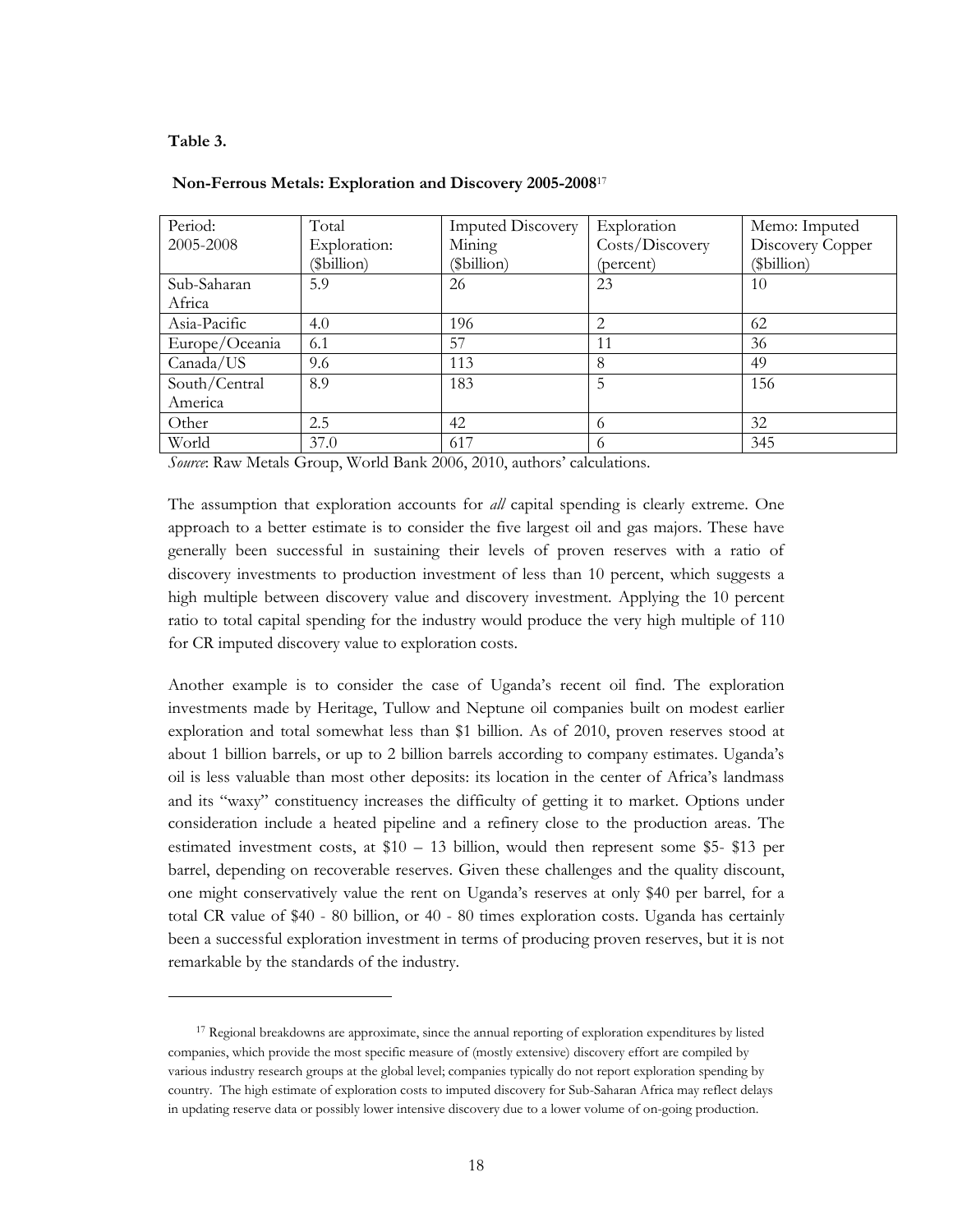Why is investment in exploration not pushed to the point where the marginal value of discovery equals the marginal cost? We suggest three main factors: discounting and the valuation of marginal reserves, taxation, and advances in technology.

**The Valuation of Extraction and Discovery**. Resource extraction or discovery may only affect production far into the future, especially for a country with large reserves. Unless the unit rent rises at or above the rate of time discount, valuing extraction or discovery at its current rent value will overstate it. Hamilton and Ruta (2009) recognize this, and introduce two alternative valuations, under the simplifying assumptions of constant real unit rents and per-period extraction. The El Sarafi method (ES) defines resource wealth as the discounted sum of future rent flows from the reserve; extraction is then valued by its impact on wealth.<sup>18</sup> The Change in Real Wealth method (RW) embeds the assumption of constant extraction in an asset equilibrium framework. Hamilton and Ruta find that, except when the discount rate or reserve life approaches zero, the ES method values depletion less than the RW method, which itself values depletion less than the CR method.<sup>19</sup>

Building on Hamilton and Ruta 2009, Table 4 shows three sets of valuations. We assume uniform annual extraction with rent value 100 and reserves with lives of 1, 8, 20 and 30 years. Discount rates are 2 percent, 4 percent (the social discount rate used by Hamilton and Ruta) and 15 percent. The latter is a proxy for private discounting; it reflects the recommendation of Australia (2003) on the carry-forward rate for risky exploration expenses<sup>20</sup> Both ES and RW valuations are lower than CR unless reserve life is only one year, but with modest social discounting they are still reasonably high. Even reserves that will not be used for 20 or 30 years are still valuable from a social perspective. The use of the alternative valuation methods will therefore reduce both the dis-saving effect of extraction and the value of discovery, but will not change the conclusion that discovery is very valuable relative to the typical costs of exploration. From the private perspective things look different. After about eight years (a typical lag from minerals exploration to production) the value of discovery drops off sharply. It will not be privately attractive to invest funds in risky prospecting for minerals that are not expected to be produced for many years.<sup>21</sup>

<sup>&</sup>lt;sup>18</sup> This approach underlies a new approach for national resource accounting currently being developed (UN DESA 2011 a,b,c). We are grateful to Ole Gravgard Pederson for making the draft papers for this new approach available.

<sup>19</sup> World Bank 2010 uses the RW approach with the social discount rate set at 4% and a horizon of 25 years (Table A2).

<sup>&</sup>lt;sup>20</sup> The recommendation is for a 15 premium on top of a risk-free interest rate, and for five years.

<sup>&</sup>lt;sup>21</sup> The rate of extraction may of course increase as a result of the discovery, but sometimes it may not, especially for an incumbent already stretched to exploit large reserves.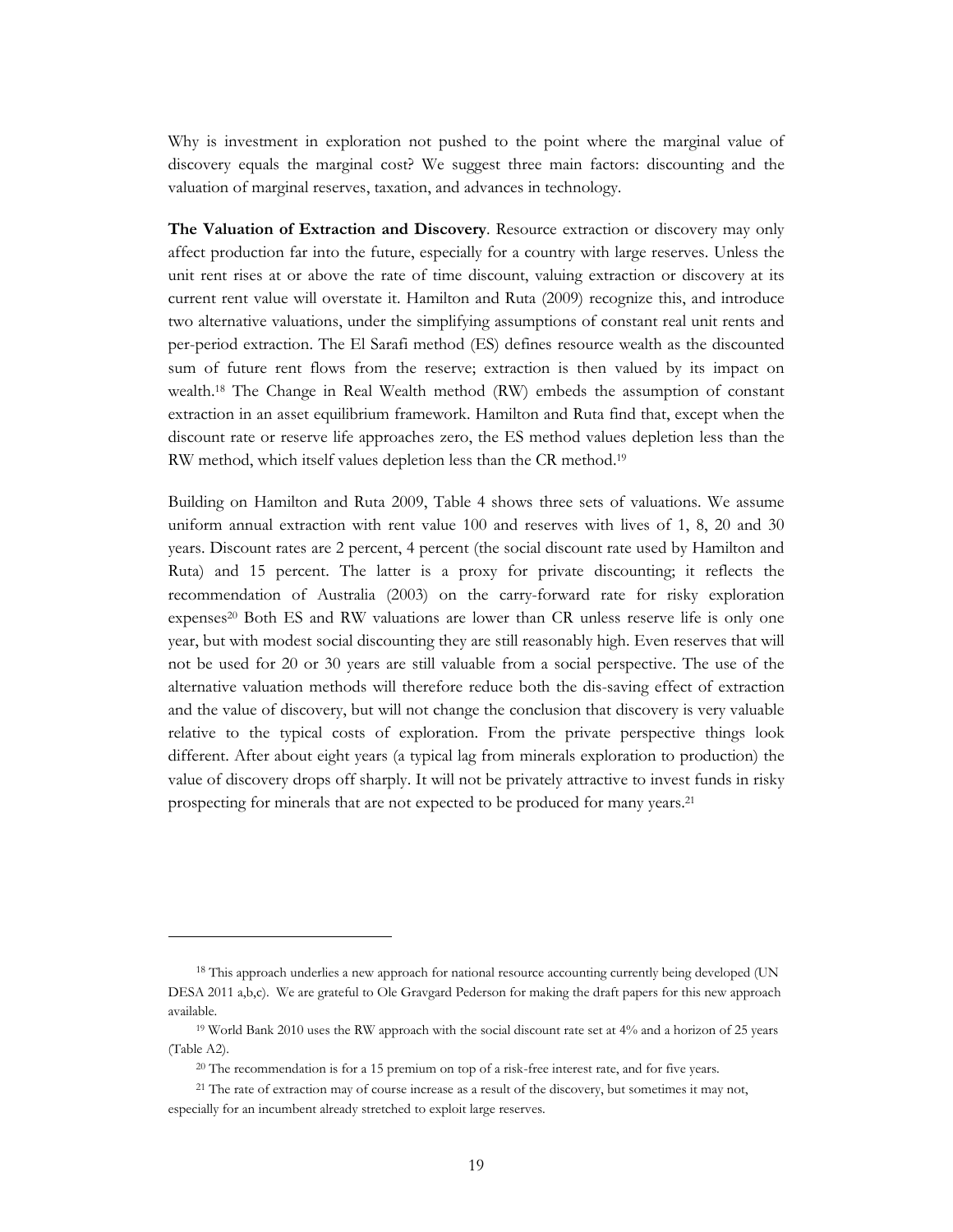#### **Table 4.**

 $\overline{a}$ 

#### **Valuation of Depletion or Discovery**

| Reserve | Discount rate |     |           | Discount rate          |     |           | Discount rate |     |           |
|---------|---------------|-----|-----------|------------------------|-----|-----------|---------------|-----|-----------|
| Life    | 0.02          |     |           | 0.04                   |     |           | 0.15          |     |           |
| vears)  | CR            | ES  | <b>RW</b> | $\mathbb{C}\mathrm{R}$ | ES  | <b>RW</b> | CR            | ES  | <b>RW</b> |
|         | 100           | 100 | 100       | 100                    | 100 | 100       | 100           | 100 | 100       |
|         | 100           | 87  | 93        | 100                    | 76  | 87        | 100           | 38  | 65        |
| 20      | 100           | 68  | 83        | 100                    | -47 |           | 100           | −   | 36        |
| 30      | 100           | 56  | 76        | 100                    | 32  | 59        | 100           | ∠   | 25        |

(Uniform rent of 100 per year)

*Source*: Authors' calculations. For definitions of ES and RW see Hamilton and Ruta (2009).

**Taxation.** As noted by Bohn and Deacon 2000, with efficient mining taxes, the bulk of the rents should accrue to host governments rather than to the private investors. The latter may anticipate a reasonable risk-adjusted return on investment, but not the large rents that accrue on high-quality deposits. Their returns are therefore truncated on the upside. The more progressive are rent taxes in creaming off the surplus when prices are high, the less attractive is exploration relative to total expected value. Expected value is also lower the greater the likelihood that countries will impose *de facto* rent taxes by changing the tax code to increase the national take when resource prices are high, as many have done.

**Advances in Technology**. Especially if proven reserves are already large, the prospect of advances in exploration technology increases the option value of delaying further exploration. Why prospect now when in several years it will probably be possible to do it better and more cheaply and safely? This question can apply to public decisions on opening up areas for exploration (Center for Public Policy 2011), but it will also be relevant for a private firm unless the right to explore a given tract is limited in time.<sup>22</sup> Most concessions do include provisions to limit the hoarding of resource tracts and to force tenements to turn over after a reasonable period.

The divergence the social value of discovery and exploration cost therefore cannot easily be accounted for simply by different valuation methods. However, the combination of other factors – high private discounting of risky investments with long payback periods, rent taxation, and the option value of waiting, can plausibly account for a substantial reduction in the expected private returns to exploration. The policy question is then how countries can best encourage exploration while still maximizing their social payoff from discoveries.

<sup>22</sup> For further discussion, see [http://blogs.reuters.com/felix-salmon/2011/04/20/the-option-value](http://blogs.reuters.com/felix-salmon/2011/04/20/the-option-value-of-not-drilling-for-oil/)[of-not-drilling-for-oil/](http://blogs.reuters.com/felix-salmon/2011/04/20/the-option-value-of-not-drilling-for-oil/). It can be argued that by discovering now countries diminish the option value of waiting and discovering later, with better technology. At the same time, for reasons previously discussed it is difficult to factor this option value into estimates of national wealth.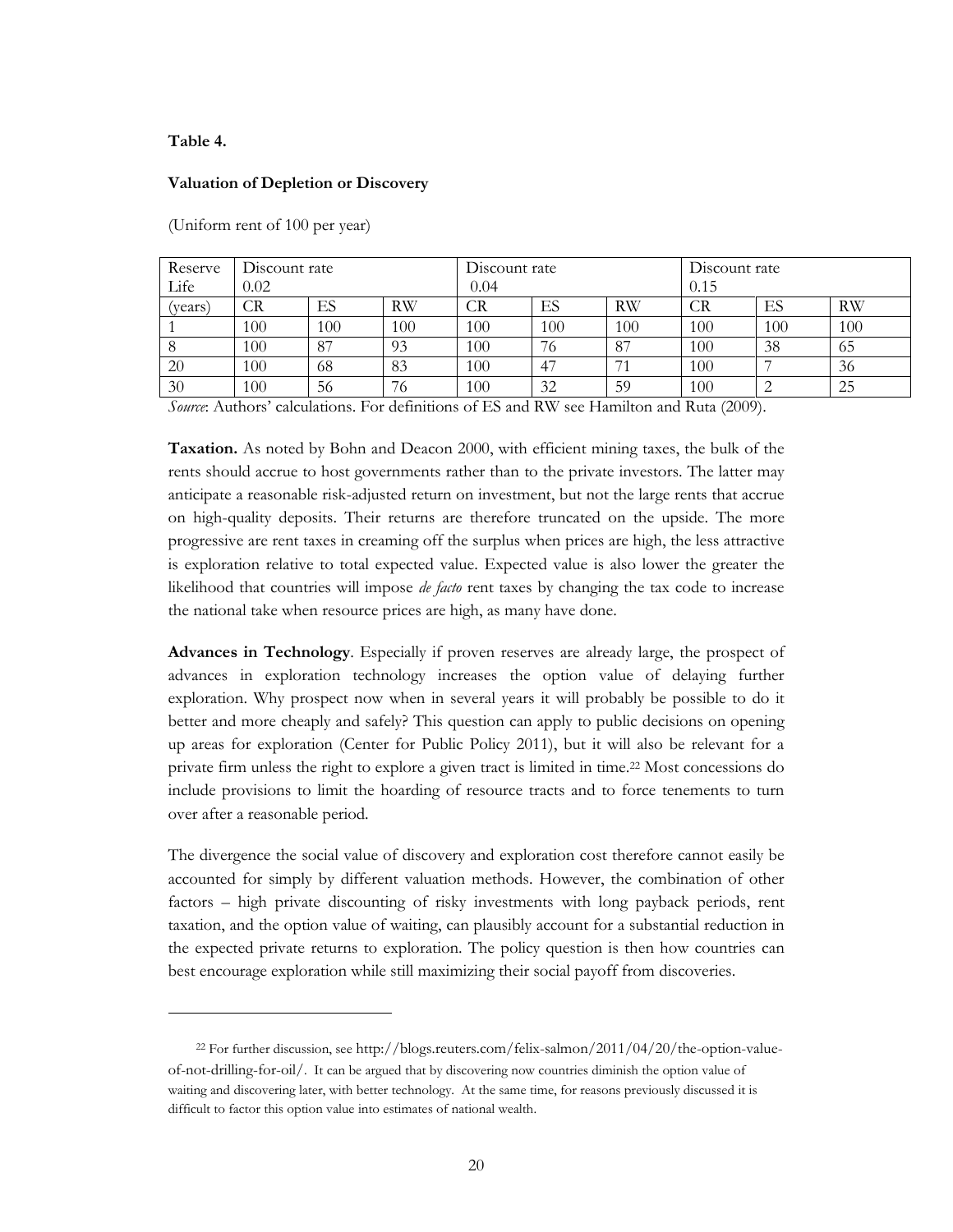#### <span id="page-24-0"></span>**Questions Arising from Discovery**

 $\overline{a}$ 

We now consider three questions related to discovery. The first concerns estimates of the evolving wealth of nations. The second relates to countries' decisions on how much of the rent flow to consume, rather than save. The third considers the arguments for encouraging exploration, in particular by the public provision of geoscience data.

#### <span id="page-24-1"></span>**1. Does "Green Accounting" under-estimate sustainability?**

Conventional national accounting paints a misleading picture of the evolving wealth of nations. Gross National Savings (GNS) does not take into account capital depreciation. Education spending is conventionally classed as consumption rather than an investment in human capital. Environmental damage is not included; neither is the extraction of natural resources, which is seen as running down national reserve assets. The measure of Adjusted National Savings (ANS) (World Bank 2006, 2010) adjusts for these factors, providing a more accurate picture of the evolution of countries' national balance sheets. ANS is often viewed as an indicator of economic sustainability, and is frequently low for major mineral producers because reserve extraction is a loss of wealth.

ANS does allow for the discovery of new reserves, but only through the inclusion of exploration investments, leading to a corresponding measure of national saving. . This would not be an issue if the value of discovery were well-reflected by the investments in exploration. But it can make a difference if the value of reserves discovered exceeds the costs of discovery by a large margin. In that case, national wealth, as reflected in the rent value of reserves, can be increasing even as minerals are being extracted.<sup>23</sup>

Table 7 illustrates the effect of including discovery in estimates of national savings, with the latter estimated on the basis of changes in national wealth, for a selected set of oil exporting countries. The analysis is illustrative and only for the year 2008; reserve data are not updated continuously so that a full treatment would need to average the estimates over a more extended timeframe. The first two measures are conventional GNS and ANS as estimated in World Bank 2010. Particularly for major resource exporters such as those in Table 7, the differences between GNS and ANS are very large. Although the average GNS of these five countries is 37 percent of GNI, their average ANS is negative, at -12.8 percent. This suggests that they are eating up their capital at an alarming rate.

<sup>23</sup> Both developed and developing countries have sought to improve their consideration of sub-soil assets in national balance sheets and national accounts (Nordhaus and Kokkelenberg 1998, United Nations 2009, World Bank 2010). Countries such as Indonesia and Mexico now regularly compile minerals and energy accounts. In some circumstances it may not, of course, be appropriate to include the full rent value of proven reserves in national wealth. Countries may decide not to exploit reserves because of environmental or other reasons (coal), or foreign mining companies might cream off the rents because of inadequate tax agreements (Zambia). In the latter case, reserve rent counts as domestic wealth but not national wealth.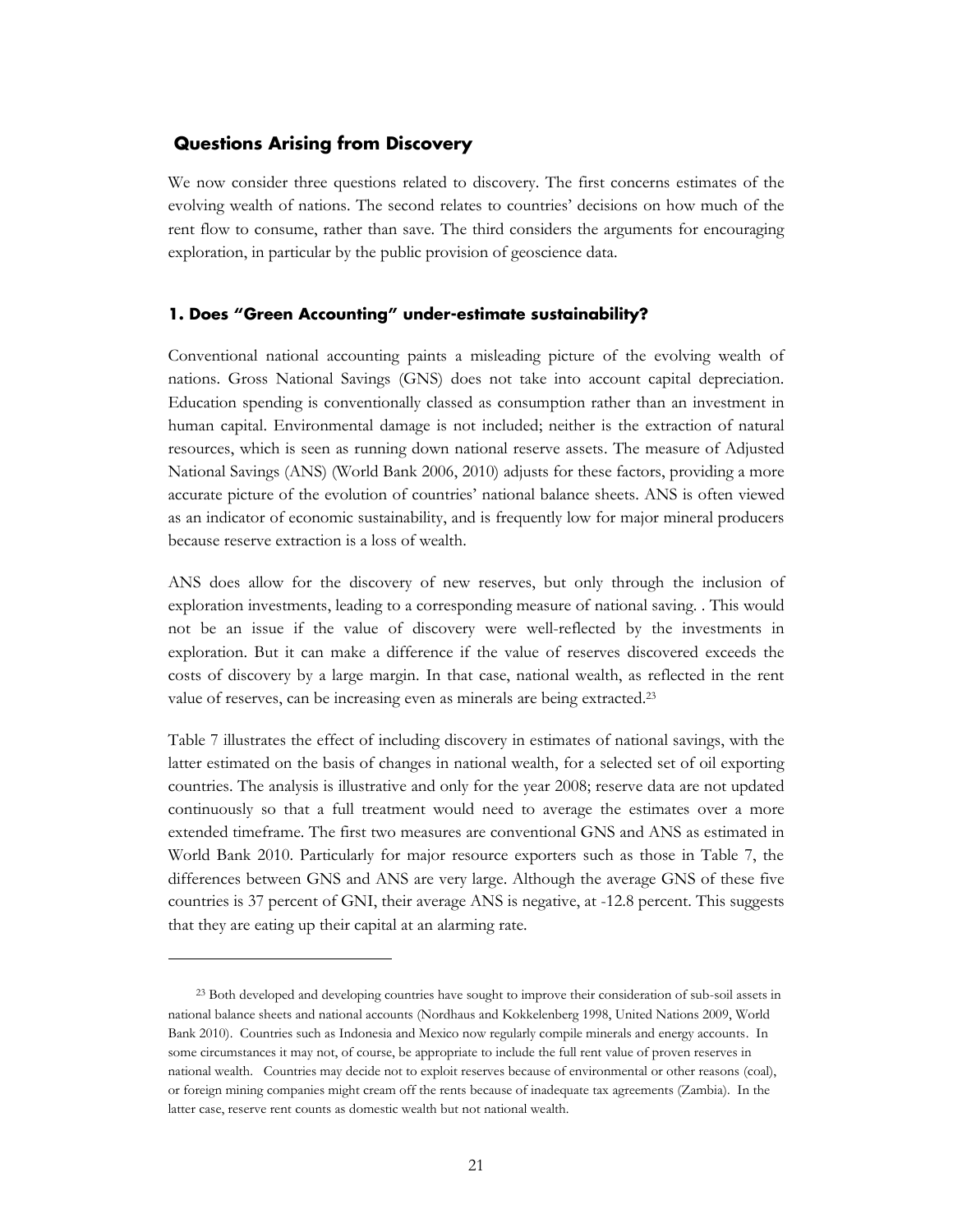Adding in imputed resource discovery, measured as the sum of the values of energy depletion and changes in oil reserves, suggests a somewhat different picture, as shown by the third measure, Discovery Adjusted National Savings (DANS) in Column 3. <sup>24</sup> This is positive for most of the countries and, in some cases, very high reflecting the value of large additions to proven reserves.<sup>25</sup> For some countries DANS is larger than GNI, which is not itself adjusted to include discovery. <sup>26</sup> Venezuela's additions to reserves in 2008 are clearly exceptional; their value is equivalent to eight times unadjusted GNI. Clearly care must be taken not to read too much into "outlier" years and the exceptional values that a single year will show for particular countries. But averaging discovery over longer time periods will produce qualitatively similar effects for many countries, with DANS substantially higher than ANS.

<sup>&</sup>lt;sup>24</sup> These estimates adjust the CR valuation to RW using the conversion factors derived from Table 4 with a 4% discount rate and a maximum reserve/production ratio of 25 years. Energy depletion includes not only oil consumption but also natural gas and coal. A more precise treatment would require separating out each component of resource depletion and adding back in the change in the value of reserves of that resource. For these countries the overwhelming bulk of depletion is oil, so that the omission of the other fuels will have little effect.

<sup>25</sup> In cases where non-marginal resources are discovered, DANS is an over-estimate because the new discoveries can be exploited only further into the future. This is, however, due to the lumpy nature of registered discoveries in one year; it is less of a problem when we consider the average annual trend of discoveries which, from Table 1, has been some 4% of the stock of proven reserves.

<sup>&</sup>lt;sup>26</sup> It may seem strange to have savings rates of greater than 100 percent of GNI but these do not of course represent actual savings out of income received during the year. They are the savings rates that correspond to the observed increase in natural wealth taking into account discovery, relative to "normal" GNI. An alternative approach would be to include discovery value into the income measure in the denominator, much as an individual winning a lottery would include its value in total income for that year. This will constrain savings measures to less than 100 percent of total income, but will obscure the comparison relative to "normal" GNI.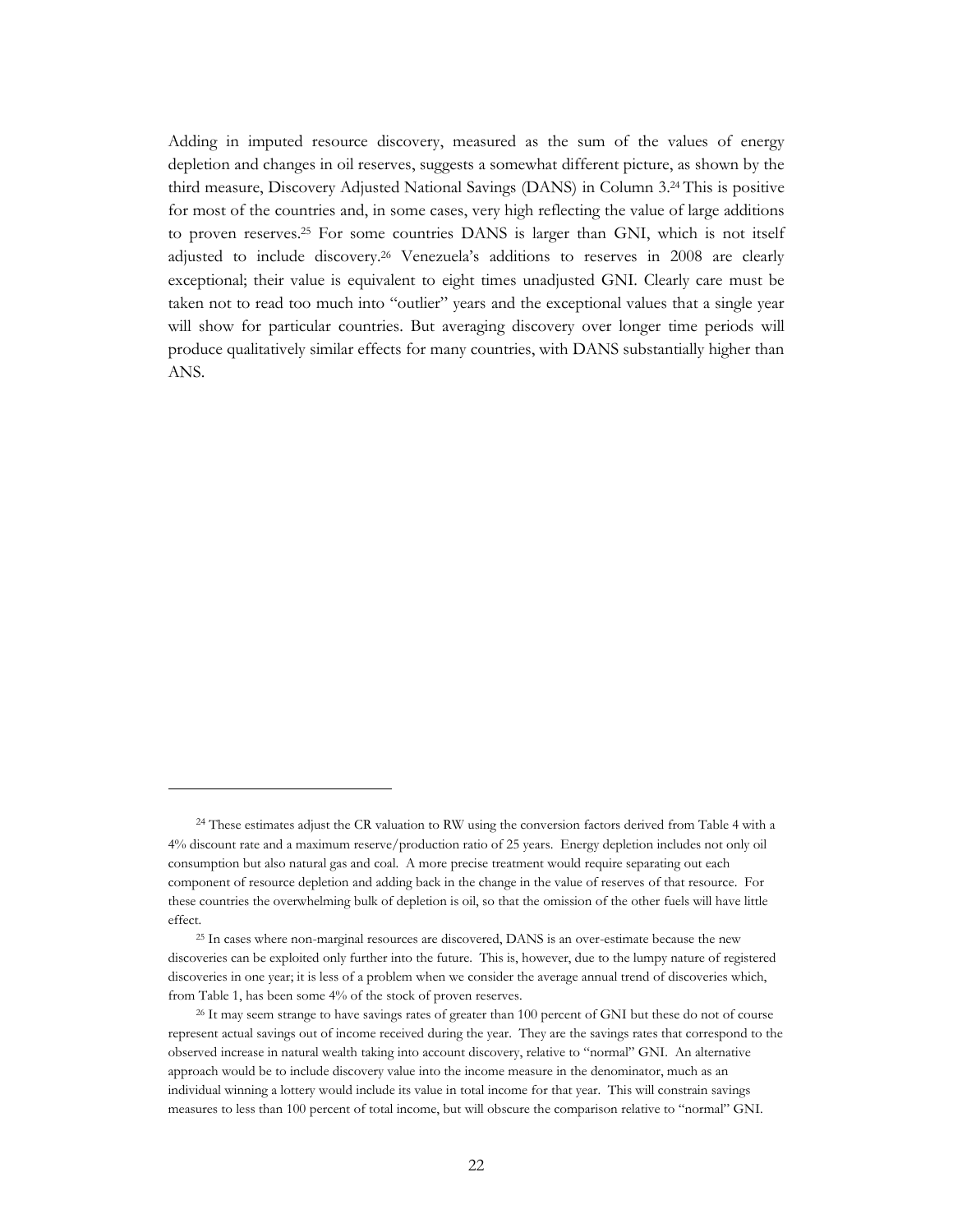#### **Table 7. Measures of National Saving: 2008**

|              |            |            |             |                   |         | Imputed  |
|--------------|------------|------------|-------------|-------------------|---------|----------|
|              | <b>GNS</b> | <b>ANS</b> | <b>DANS</b> | DANS <sub>2</sub> | DANS3   | Discover |
|              |            | 2          | 3           | 4                 | 5       |          |
| Equatorial   |            |            |             |                   |         |          |
| Guinea       | 55.8       | $-38.4$    | 24.7        | 18.4              | 12.1    | 63.1     |
| Republic of  |            |            |             |                   |         |          |
| Congo        | 26.7       | $-56.5$    | $-11.0$     | $-15.5$           | $-20.1$ | 45.5     |
| Angola       | 24.1       | $-41.3$    | $-1.6$      | $-5.5$            | $-9.5$  | 39.7     |
| Saudi Arabia | 48.3       | $-1.1$     | 25.0        | 22.4              | 19.9    | 26.1     |
| Gabon        | 48.8       | 3.6        | 143.6       | 129.6             | 115.6   | 140.0    |
| Ecuador      | 31.8       | 0.4        | 175.6       | 158.2             | 140.7   | 175.2    |
| Venezuela    | 34.6       | 6.5        | 834.1       | 751.4             | 668.6   | 827.7    |
| Russia       | 32.8       | 1.6        | 17.4        | 15.8              | 14.3    | 15.8     |
| Vietnam      | 30.4       | 10.0       | 69.7        | 63.7              | 57.7    | 59.7     |
| Average      | 37.0       | $-12.8$    | 142.0       | 126.5             | 111.0   | 154.8    |

(Percentage of GNI\*)

 $\overline{a}$ 

*Source*: World Bank 2010 and sources for Table 1; authors' calculations

\* GNI is not adjusted to include the value of discovery.

DANS is an overestimate because it double-counts the value of reserve discovery and investments in discovery which are already reflected in savings. We introduce a second measure, DANS2, which deducts a hypothetical discovery cost of 10 percent of the value of imputed discovery. As noted above, comprehensive data on discovery investment cost is lacking for hydrocarbons, but this is a reasonable estimate in the light of the previous section. DANS2 is lower than the previous measure, but not by much.

DANS may also be an overestimate if the quality of the reserves discovered is lower than that of those extracted. As high-grade deposits are used up first, we might expect a trend towards higher extraction costs, reducing the rental value per unit of reserves over time. Improvements in technology and, in some cases, increased scale economies of mining have so far worked to counterbalance this effect. However, to allow for the possibility that reserve quality declines over time, we introduce a third measure, DANS3 that includes a further 10 percent decrease in the quality of discovered reserves relative to extracted reserves, as measured by the fall in the unit rent. <sup>27</sup> While DANS3 is lower, it is still larger than ANS for

<sup>&</sup>lt;sup>27</sup> This assumption would imply a sizeable increase in the costs of production for new reserves. Consider an oilfield with production costs of \$12 per barrel and a product price of \$92, yielding a rent value of \$80/bbl. With constant price and a 10% lower rent value, costs of production would be \$20 per barrel, an increase of 67% over existing costs. In the long run of course, product prices would be expected to rise if the effects of exhaustion outpace those of technology.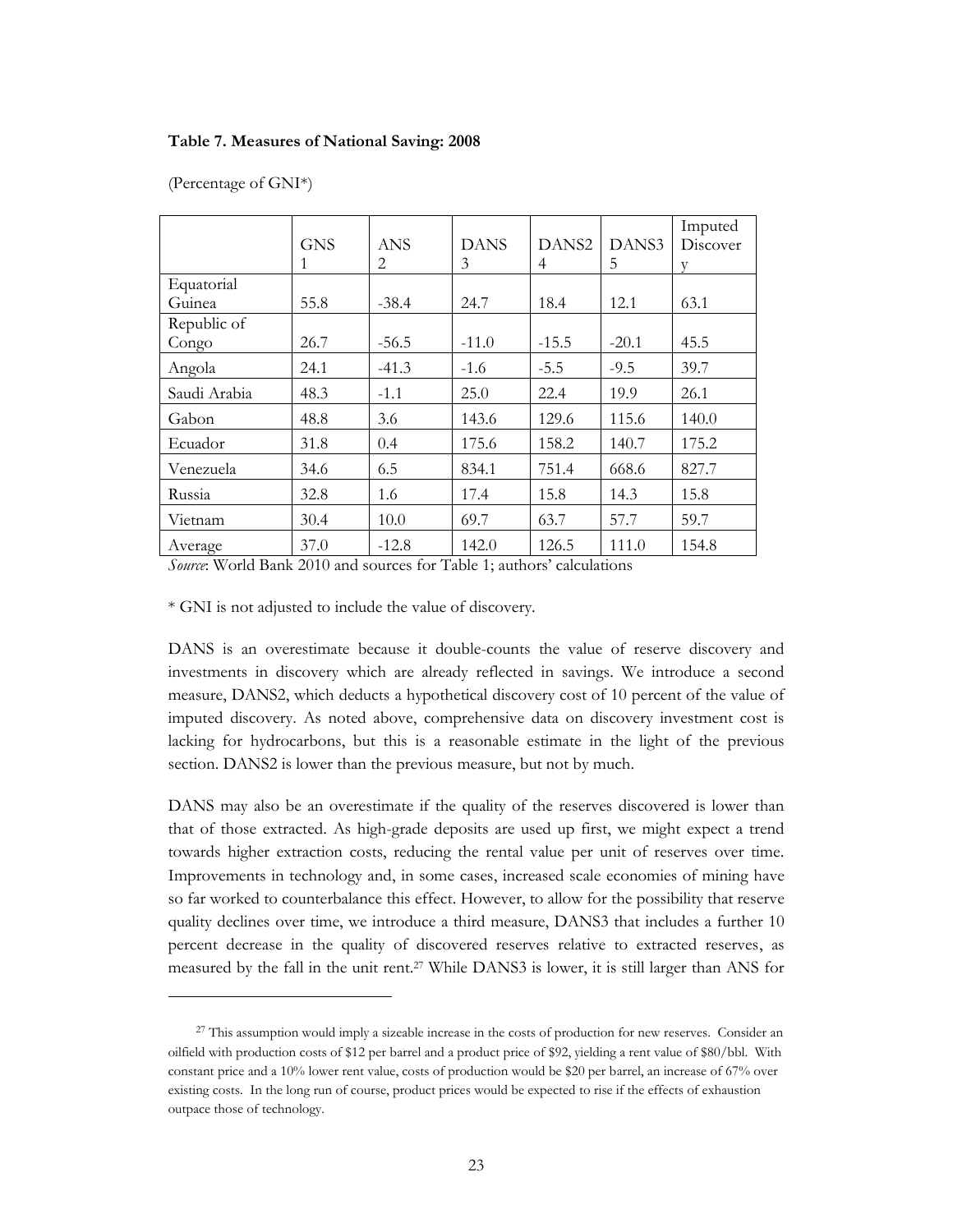all countries. Nevertheless, the adjusted measures suggest that some countries such as Republic of Congo and Angola are indeed dis-saving, even allowing for increases in their proven reserves.

These conclusions suggest that a less mechanical approach to account for discovery and the potential reserve trajectory of a country would be useful. Some countries which appear to be dissaving with abandon are actually finding valuable reserves and raising their national wealth. But in other cases the trajectory of reserves is indeed downwards, flagging the need for more understanding of why imputed discovery is low or zero. This could reflect both geological and regulatory factors. Mexico stands out as an example of the latter, with severe regulatory obstacles to discovery.

#### <span id="page-27-0"></span>**2. How much should resource-rich countries consume?**

A second question is how discovery can better be integrated into long-term fiscal policy. Governments have a choice of how to use resource income. They can finance public consumption or transfers to citizens; they can also save and invest, either domestically or abroad. The optimal policy will be influenced by several factors: the need to build a buffer of precautionary reserves to reduce vulnerability to adverse shocks, absorptive capacity, and the return on domestic investments versus those on external savings. Collier et al. (2009) consider the case of a capital-constrained low-income country. Contrary to the "Norway" model, saving abroad might not be an appropriate strategy because investing domestically can produce a higher payoff in terms of growth.

Assuming that the best investments are made, the fundamental question is how much to consume or save. Especially in cases where the resource sector is an enclave with low employment and few linkages with the rest of the economy it can be considered as simply a source of exports and fiscal revenue for exporting countries, rather than an essential input into overall production. <sup>28</sup> In this case, benchmarks for long-run sustainable consumption can be derived from estimates of the permanent income stream from resource rents. Some countries, such as East Timor, base their fiscal planning on such an approach. Sustainable consumption depends on the return on investments made out of resource rent savings and the number of years before the resource is exhausted. For example, with constant technology, production, costs and prices, an investment return of 3 percent and a production horizon of 10 years, sustainable consumption is only 25 percent of the value of resource rents. If the other 75% is invested, the permanent income stream after the reserves are depleted will be just sufficient to sustain this level. If the production horizon is longer, at 30 years, the level rises to 59 percent of resource rent income. For a country like Venezuela,

<sup>&</sup>lt;sup>28</sup> This differs from the formulation that leads to the Hartwick rule, where resources enter as inputs into the production function together with produced capital. For a review of literature that recognizes the implications of the open-economy model for sustainability, see Krautkraemer and Toman 2002.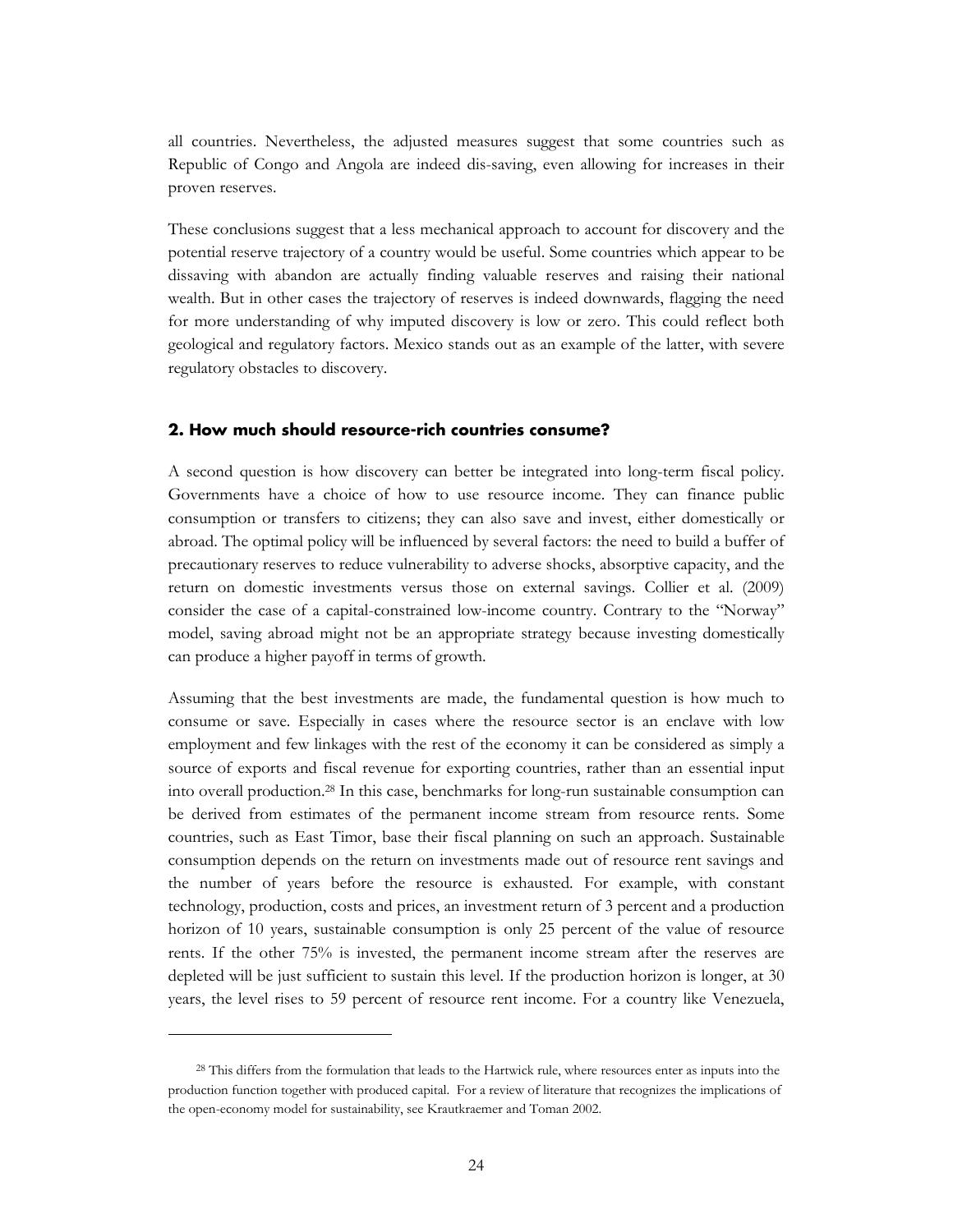with reserve-production ratios around a century, permanent income will be very close to actual income, which argues for a reasonably high consumption ratio.

Prudence dictates a high savings and investment rate, particularly in the earlier stages of resource discovery. But if the future is anything like the past, many resource exporters are likely to find that permanent resource income is greater than that estimated on the basis of known reserves. It would not be prudent to anticipate major new discoveries; absent good supporting information on subsoil assets, Haiti cannot plan for its future on the assumption that it could be the next Saudi Arabia. But the dynamics of incremental discoveries and the long lead times before reserve depletion might support more expansive use of rents to improve the current welfare of citizens, including through direct transfers.<sup>29</sup>

#### <span id="page-28-0"></span>**3. Should geoscience information be supported as a public good?**

*"Many resource discoveries are made by explorers who apply new ideas and add to existing data generated by earlier companies who have worked the area. Frequently it is not until after a succession of seven or eight explorers have surveyed a particular area unsuccessfully and often repetitively, that a discovery is made*." (Australia 2003, 6-39).

A third question is whether governments should encourage investments in exploration and, if so, how?. Exploration spending is a form of research and development, an activity which is often encouraged by corporate tax codes because not all of the benefits are appropriable by the investor. If the social valuation of new reserves is higher than the private valuation because of rent taxes and different rates of discount, the difference creates a similar wedge between the costs that companies can absorb in exploration and the social benefits of discoveries as valued by the value of additional reserves, especially if future intensive reserve growth is factored in. This argues for encouraging exploration, especially if the country has a tax system capable of recovering most of the natural rent on mining output.

The divergence between social and private value may be greater in developing countries because of a higher risk premium seen by private investors. With large upfront investments, any mining agreement is a potential "obsolescing bargain" (Vernon 1980), so that part of the task of the government is to compensate investors for its own inability to commit to agreed policies in the future. <sup>30</sup> Many leading mining countries do have policies to encourage exploration, including flow-through share schemes and generous carry-forward interest

<sup>29</sup> For an overview of this approach and related research, see Moss 2011.

<sup>&</sup>lt;sup>30</sup> A current example of the uncertainty faced by investors is the question of whether Uganda should refine oil for local use rather than build a pipeline for export. While both options involve risks, the first one would imply a slower extraction path than anticipated by the mining companies

<sup>(</sup>[http://www.standardmedia.co.ke/InsidePage.php?id=%202000045084&cid=14&story=Uganda%20](http://www.standardmedia.co.ke/InsidePage.php?id=%202000045084&cid=14&story=Uganda%20to%20start%20refining%20its%20own%20oil%20in%202014) [to%20start%20refining%20its%20own%20oil%20in%202014](http://www.standardmedia.co.ke/InsidePage.php?id=%202000045084&cid=14&story=Uganda%20to%20start%20refining%20its%20own%20oil%20in%202014)).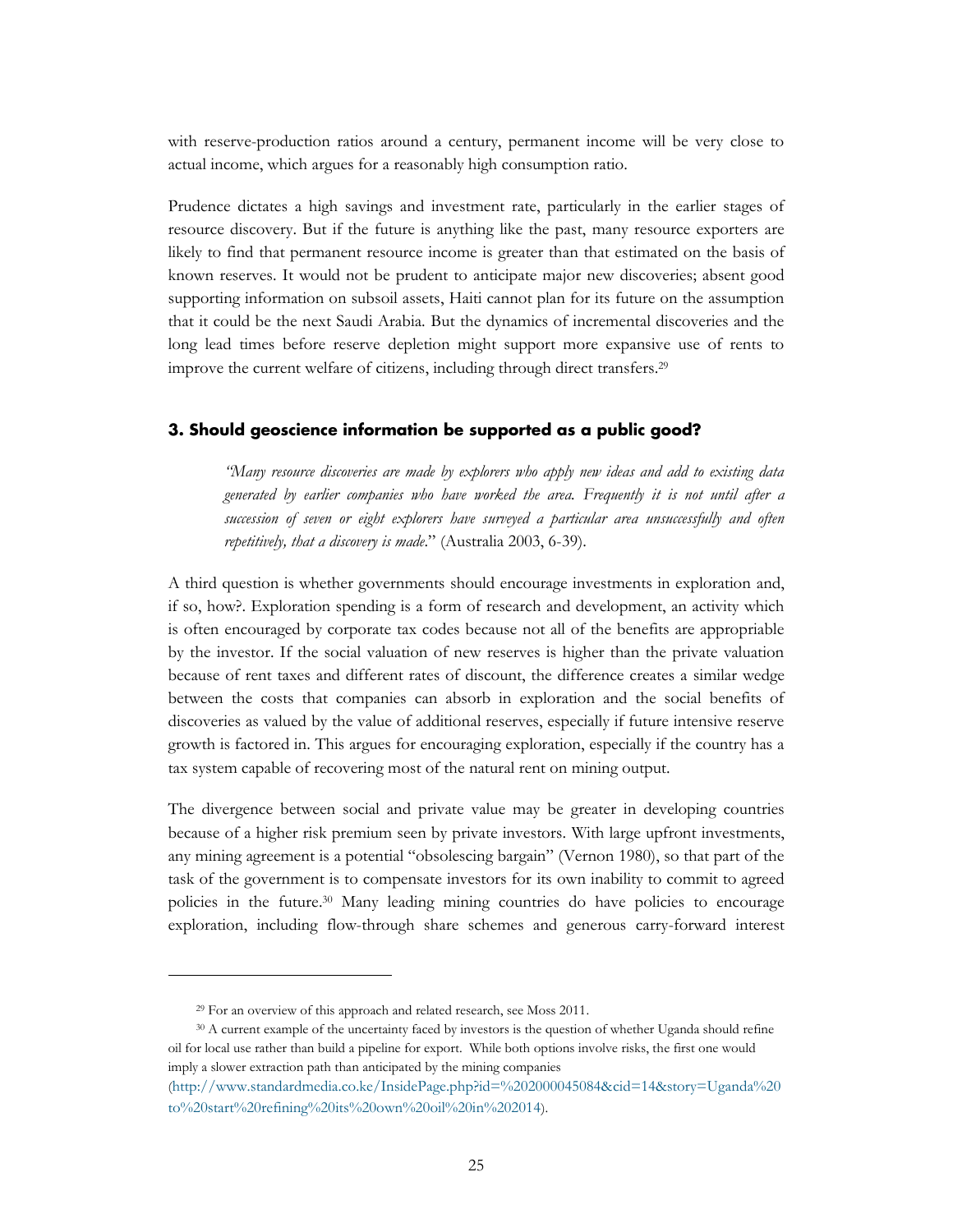rates.<sup>31</sup> As the earliest inputs into the exploration process, geoscience data costs will be more upfront than other exploration spending, and therefore the least attractive to private investors relative to delayed returns.

Countries therefore face the choice of either offering heavy subsides to companies' spending on geoscience data or the provision of such data as a public good. The latter has the advantage of reducing barriers to entry, increasing the possibilities of crowding in more rounds of exploration and the likelihood of discovering more reserves. Most countries have measures to ensure "tenement turnover" at regular intervals; in addition, some countries, including Australia, require companies to make public the geological information ("legacy data") they have collected after a specified period. These measures can encourage competition to reveal resource value.<sup>32</sup> If, as sometimes argued for developing countries, governments and private companies have asymmetric information or different capacities to interpret the commercial value of common information, active competition may be the only way to reveal the likely mining value of the tract and provide a fair return to the government.

Many developed-country governments allocate considerable resources to the provision of "pre-competitive" geo-scientific data. Australia's states have provided them for over 150 years, and more than \$270 million were committed for data over 1992-2005 (Australia 2000). Yields to these types of investments, expressed as their impact on private investment, are reported to be high at 5-15 times the level of public spending (Australia 2000). <sup>33</sup> Canada, too, spends substantial resources to the provision of public geoscience knowledge. It is reported that every dollar spent on geoscience exploration leads to \$5 in private investment and to discovered resources valued at \$125.<sup>34</sup>

There is some evidence for developing countries too that public investments can deliver significant returns in stimulating private investments by extractive industries (Australia 2010; Reedman et al. 2002). The latter report by the British Geological Society includes three case studies of major systematic geoscience information production; Bolivia (220,000 km2 and

<sup>&</sup>lt;sup>31</sup> McKenzie and Mintz (2011) show that the marginal effective tax rate for exploration and development (E&D) spending in three Canadian provinces (excluding oil sands) is -30.1 percent. This is less negative than for R&D in non-resource sectors (the average marginal effective tax rate for R&D in non-resource sectors in three Canadian provinces is -50.7 percent), but at the same time E&D is not exploration alone; it represents a far larger share of total spending (64-79 percent) than R&D for non-resource sectors (5 percent).

<sup>&</sup>lt;sup>32</sup> Another approach is to encourage exploration by offering exclusive rights to long-term development, but this has a high cost in terms of reducing competition among mining companies. Competition is usually stronger in more mature regions, and those where geology is well known. The Gulf of Mexico (US section) is an example of a very competitive environment.

<sup>&</sup>lt;sup>33</sup> These studies do not however appear to adequately consider the counter-factual of what would have happened in the absence of these investments, or provide alternative estimates of associated benefit streams (fiscal, rental value, etc.

<sup>34</sup> See Canada Mining Exploration and Industry New Investment in Mineral Exploration Geoscience: [http://paguntaka.org/2011/03/10/canada-mining-exploration-and-industry-new-investment-in](http://paguntaka.org/2011/03/10/canada-mining-exploration-and-industry-new-investment-in-mineral-exploration-geoscience/)[mineral-exploration-geoscience/.](http://paguntaka.org/2011/03/10/canada-mining-exploration-and-industry-new-investment-in-mineral-exploration-geoscience/)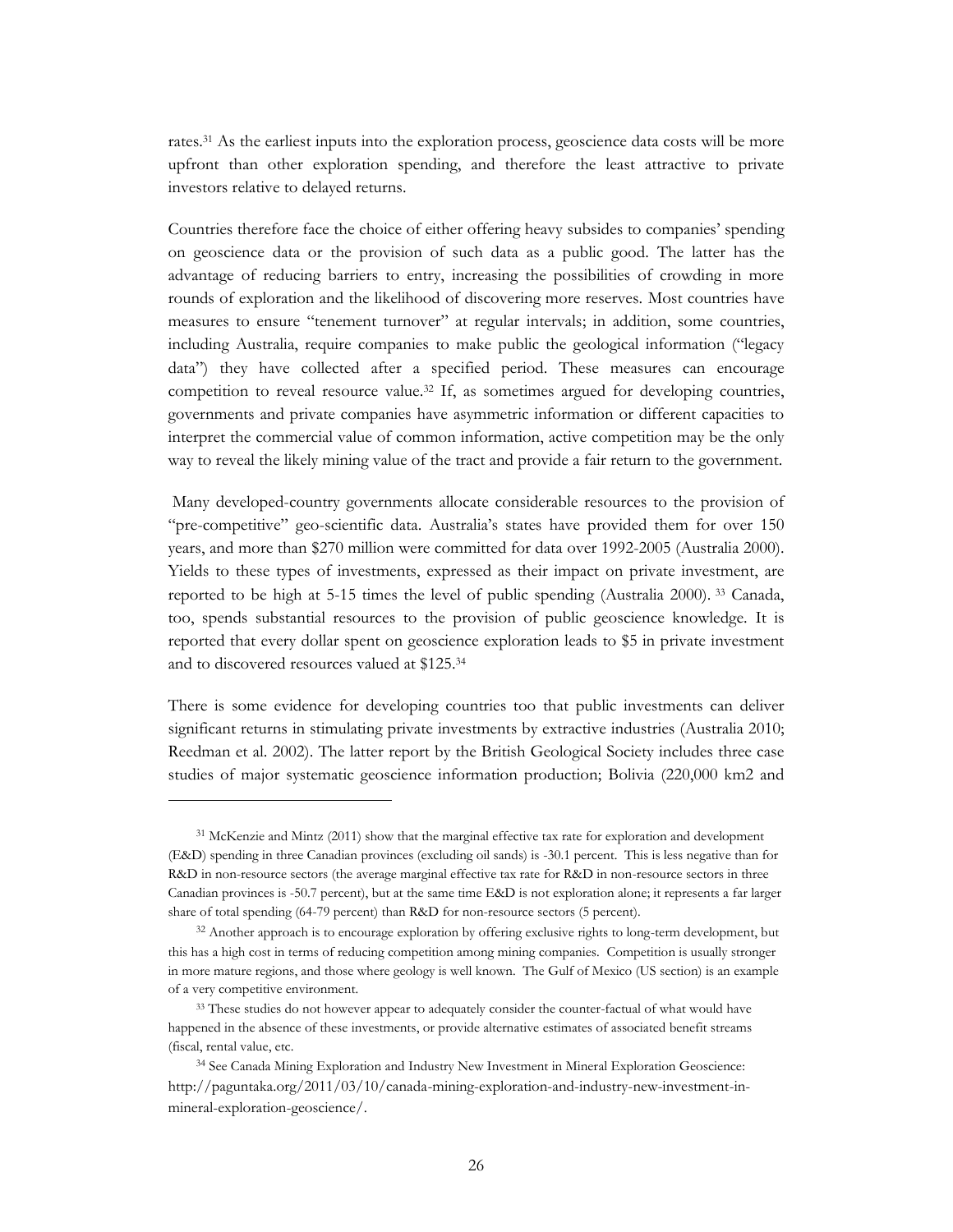8,185 steam and soil geochemical samples), Indonesia-Sumatra (524,000 km2 and 22,000 geochemical samples), and northern Peru (25,000 km2 of geochemical exploration), as well as a smaller effort in Zimbabwe. It finds that public geoscience date is likely to generate a high investment response in less developed countries but that the associated ministries are typically under-resourced to provide it. Anecdotal evidence suggests that developing countries with better geoscience data are in a better position to attract extractive investments as well as negotiate better agreements. The World Bank has over the past decade committed almost USD 130 million dollars internationally to public geo-science components as part of its projects, but these components, some of which are ongoing, have typically not yet been subject to formal cost-benefit analysis.

More research is needed on the returns to information, and on the case for donor support. If the potential returns to investments in this area are so high, why are low-income developing countries not making these investments on their own? One possibility is that the countries are credit-constrained and that the chain from knowledge to enhanced completion and then to higher mining output and taxes is too long and indirect to finance data collection commercially. Another is that the culture of open information and transparent competition for mineral concessions is not yet well rooted in many developing countries. If so, assistance with open data might be an important incentive to open up the system.

#### <span id="page-30-0"></span>**Conclusion**

Discovery is, of course, only a small part of the overall challenge posed by resource-based development. Better management of rents is needed along the entire resource chain if more countries are to benefit from their resources (Barma et al 2011a, Collier 2010). However, the discovery record suggests that many countries will continue to be resource dependent long after their currently-proven reserves have been depleted. Indeed, climate change and groundwater and other environmental concerns may pose more serious constraints to the resource-driven model of development than reserve exhaustion.

Despite its importance, particularly for low-income countries, resource discovery has received relatively little attention and is also less frequently stressed in minerals data, which usually focus on extraction and changes in proven reserves – the "known knowns" of the mineral sector. This paper sets out some building-blocks and considers the record of imputed discovery, defined as the sum of extraction and changes in proven reserves. While exploration effort accounts for only part of total discovery, it is vital because further, intensive, discovery cannot take place without previous exploration and development.

For oil, gas and most minerals, discovery has outpaced extraction even though resource use has accelerated. On average, and considering the majority of resources for which discovery has been positive, over the period 2000-2008 it has represented 40 percent of initial proven reserves, over 4 percent per year. For oil and gas it is 40 percent and 35 percent respectively; for copper 70 percent even though reserve totals do not account for new finds in Mongolia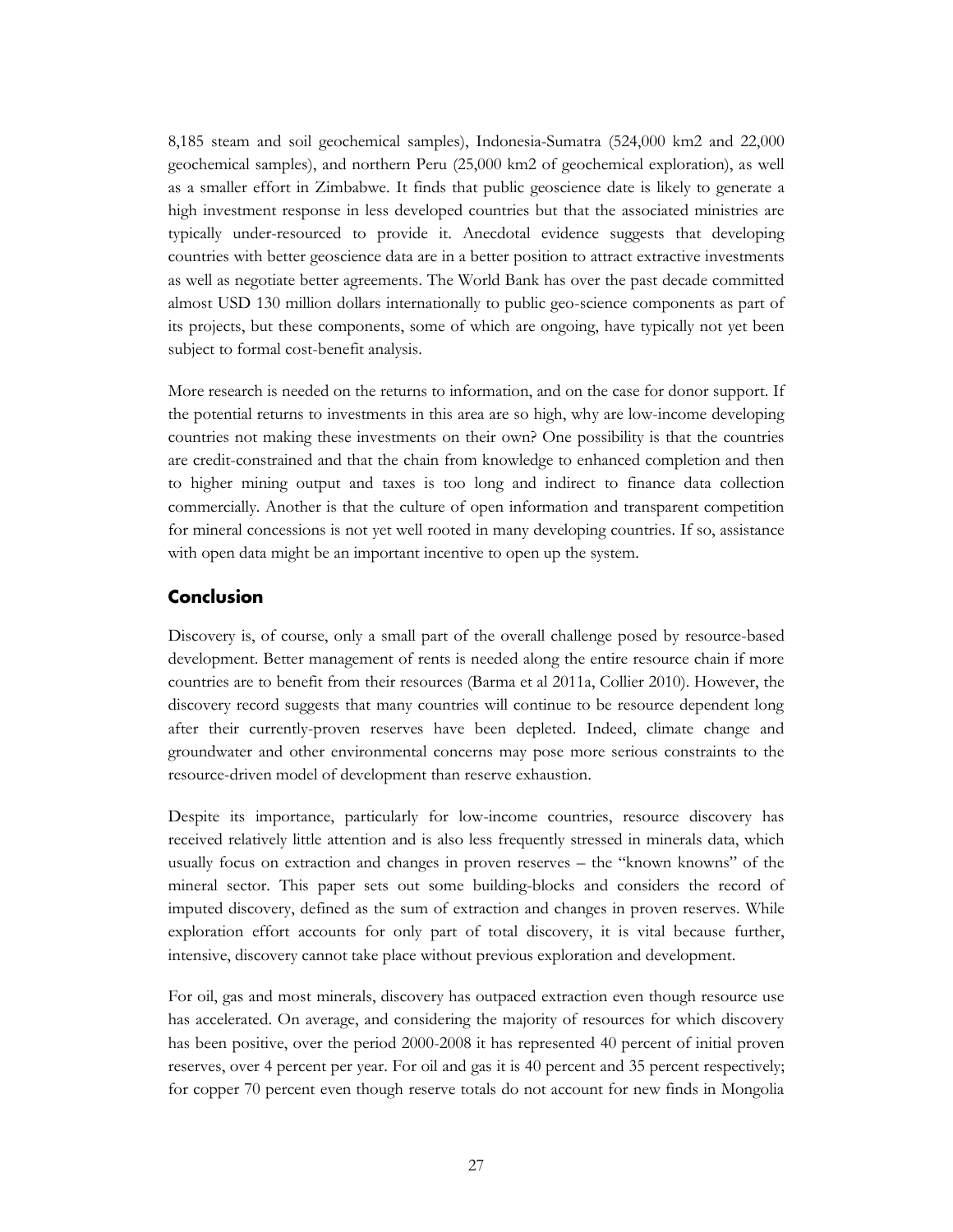and Afghanistan that will someday come on stream. For coal and a few minerals discovery has been negative, reflecting economic factors and political decisions. Reserves have been declassified, in the case of coal, apparently as a signal of political commitment to fight climate change. Estimates of probable, but not proven, reserves for oil and gas suggest that future finds will be large relative to past production, including in less-explored regions such as Sub Saharan Africa but also in some mature regions, especially if minerals continue to experience strong demand.

Discovery raises the question of how to measure changes in national resource wealth. Current approaches consider extraction as a decrease in wealth and account for discovery only through investments in exploration. However, when valued by current rent value, discovery has been very valuable relative to exploration spending; some 17 times as much for hard minerals. Data do not permit the same calculation for oil and gas but partial information suggests a comparably high value ratio there also. Changing the valuation method to value both extraction and discovery by their impact on wealth -- the net present value of future rents discounted by a modest social discount rate -- reduces these ratios, unless unit rents are expected to increase at or above the rate of discount. However, with reasonable assumptions, including a slow decline in resource quality, discovery is still very valuable relative to exploration. Countries where discovery is substantially greater than extraction are therefore probably increasing their national wealth rather than reducing it. These calculations do of course reflect recent market conditions; the picture could look different with a major slump in minerals markets.

Should countries factor discovery into their accounting in this way? It can be argued that simply discovering what is already there does not represent an actual increment to wealth. This approach does not, however, lead to a useful definition of wealth, since much of what is underground, or in rivers or coastal seas, will never be extractable in the foreseeable future. In this case, it is not reasonable to add resources to national wealth, at least until technology or market conditions make them economic; national resource wealth is not simply a physical concept. At some point – when new technology or buoyant markets open up new mining possibilities – the country becomes wealthier. But in some cases it may be misleading to simply add the rent component of discovery into national wealth, for example, if foreign mining companies capture most of or if countries choose not to exploit their reserves for environmental or social reasons.

One implication of including discovery into wealth accounting will be to reconsider measures of wealth-adjusted national savings. Adjusted National Savings (ANS) rates which consider only extraction and (modest) exploration investment are often low or negative for resource exporters. For some countries the picture changes a great deal when savings are further adjusted for discovery, even when estimates of exploration costs are netted out to avoid double-counting and when an allowance is made for a fall in the quality of reserves over time. Some countries with low or negative ANS are actually building up national wealth. These dynamics, including the reasons for declining reserves, could be better factored in. In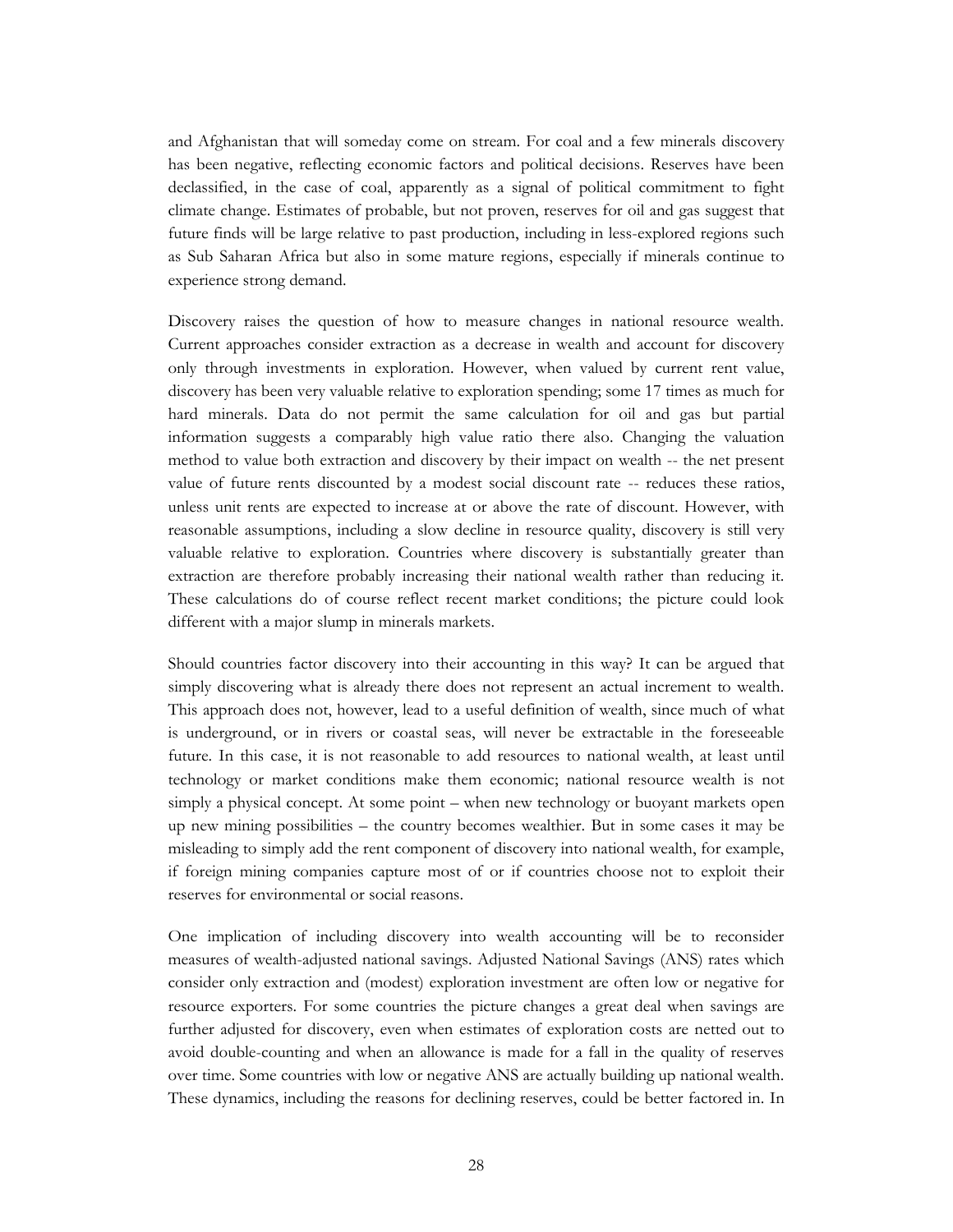some cases, reserve declines do not reflect geology so much as political factors and policy decisions, either not to use the resource (German coal), or to restrict the right to explore for nationalistic reasons (Mexican oil).

Another implication of discovery is that, while it is not prudent to anticipate major resource finds or to expect high resource prices to continue forever, the record suggests that for many countries, levels of sustainable long-run consumption out of resource rents are probably higher than those derived only on the basis of current proven reserves. Policy recommendations towards high savings might not be fully credible in countries which have good reason to believe that further resource finds are very likely.

The final question addressed is whether there is an argument for providing geoscience information as a public good. We argue that there is a large difference between the private and social values of discovery. Private firms are likely to discount resource finds heavily, especially in risky environments; they also face a truncated distribution of expected returns if the fiscal system succeeds in taxing away a large share of high natural rent. It can also be argued that host governments have less information than companies on the mining value of concessions, or less ability to interpret such information. Optimal policy should therefore seek to encourage both exploration and competition between mining companies, to help reveal value, especially as turnover of concessions (which can be seen as inter-temporal competition between mining companies) also facilitates discovery. Providing geoscience information as a public good, as well as requiring companies to reveal information gained by their own efforts after a period of time, may be the least-cost way to resolve the tension between the two objectives. It is noteworthy that major high-income mining countries allocate considerable resources to providing information. In developing countries, some 13 World Bank operations have included funding for geoscience information but their impact in this dimension has not been assessed. More research needs to be done on estimating the benefits relative to the costs.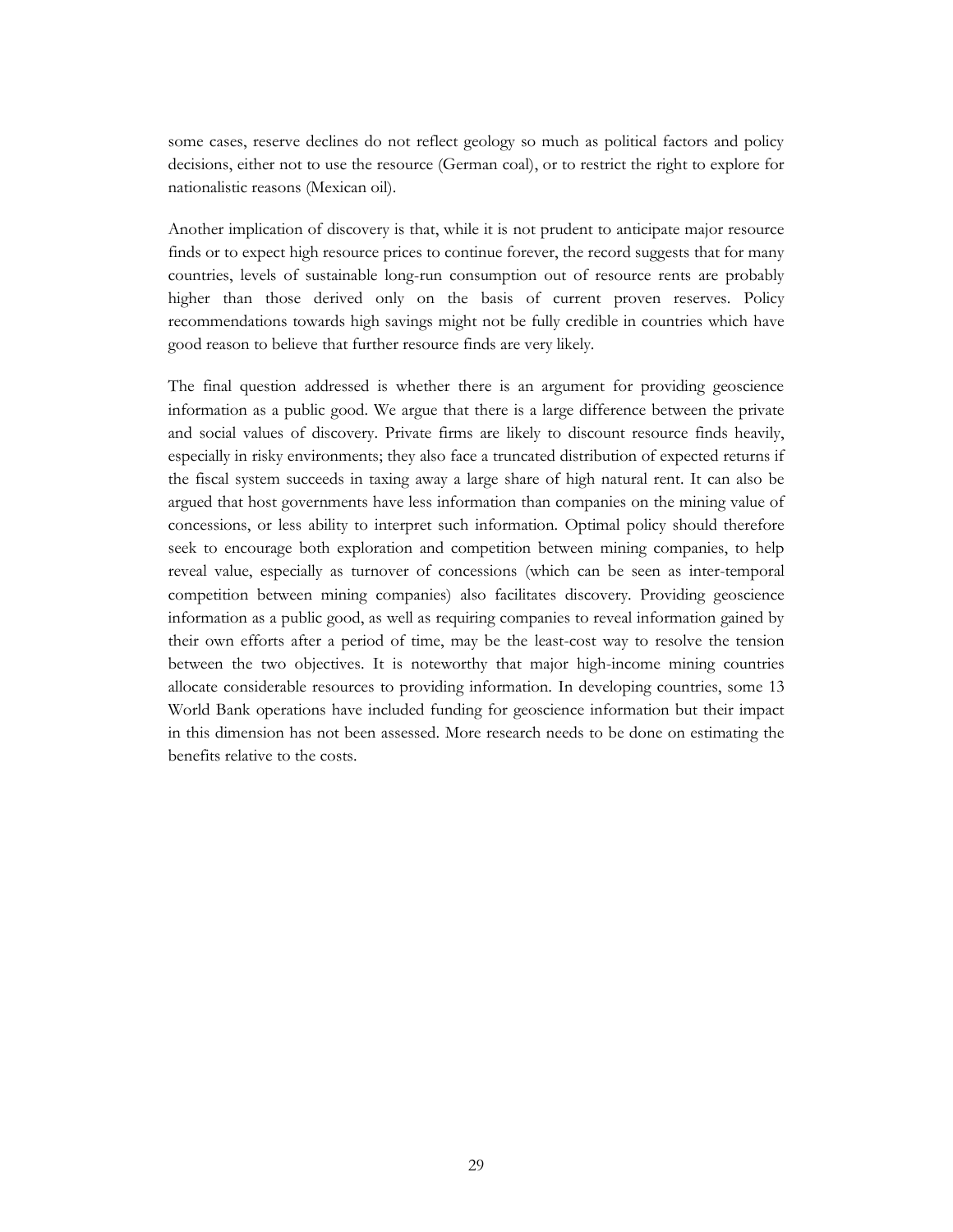#### <span id="page-33-0"></span>**References**

er%202009.pdf.

- Adelman, M.A., Harindar De Silva, and Michael F. Koehn. 1991. "User Cost in Oil Production." *Resources and Energy* 13: 217–40.
- Arrow, K., P. Dasgupta, and K-G. Maler. 2003. "Evaluating Projects and Assessing Sustainable Development in Imperfect Economies." In *Economics for an Imperfect World*, ed. R. Arnott, B. Greenwald, Ravi Kanbur, and Barry Nalebuff. Cambridge, MA: MIT Press, 299–330.
- Australia. 2003. *Exploring Australia's Future: Impediments to Increasing Investments in Minerals and Petroleum Exploration in Australia.* Report of the Standing Committee on Industry and Resources, House of Representatives. Canberra: Commonwealth of Australia,
- Australia, Auditor General. 2010. *Performance Audit Report: Geoscience Australia.* No. 22. Canberra: Commonwealth of Australia www.anao.gov.au/uploads/documents/2009- 10\_Audit\_Report\_No.22.pdf.
- Australia, Bureau of Statistics. 2000. *Australian National Accounts: Concepts, Sources and Methods, 2000*. Canberra: Commonwealth of Australia.
- Barma, Naazneen, Kai Kaiser, Tuan Minh Le, and Lorena Viñuela. 2011. "Rents to Riches? The Political Economy of Natural Resource Led Development." World Bank, Washington, DC.
- Bohn, Henning, and Robert T. Deacon. 2000. "Ownership Risk, Investment, and the Use of Natural Resources." *American Economic Review* 90: 526–49.
- Bolt, Katharine, Mampite Matete, and Michael Clemens. 2002. *Manual for Calculating Adjusted Net Savings*. Environment Department. Washington, DC: World Bank.
- Boyce, John R. 2009. *What Goes Up Must Come Down? An Economic Analysis of Peak Oil.* Calgary: University of Calgary. https://webdisk.ucalgary.ca/~boyce/public\_html/Boyce%20Peak%20Oil%20Septemb
- British Petroleum (BP). 2010. *Statistical Review of World Energy 2010*. London: British Petroleum. [www.bp.com/statisticalreview.](http://www.bp.com/statisticalreview)
- Burk Maksymilian. 1989. Gold, Silver and Uranium from Seas and Oceans, ARDOR Publishing, Los Angeles, CA.
- Charpentier, Ronald R., and T. R. Klett. 2005. "Guiding Principles for USGS Methodology for Assessment of Undiscovered Conventional Oil and Gas Resources." *Natural Resources Research* 14: 175–86.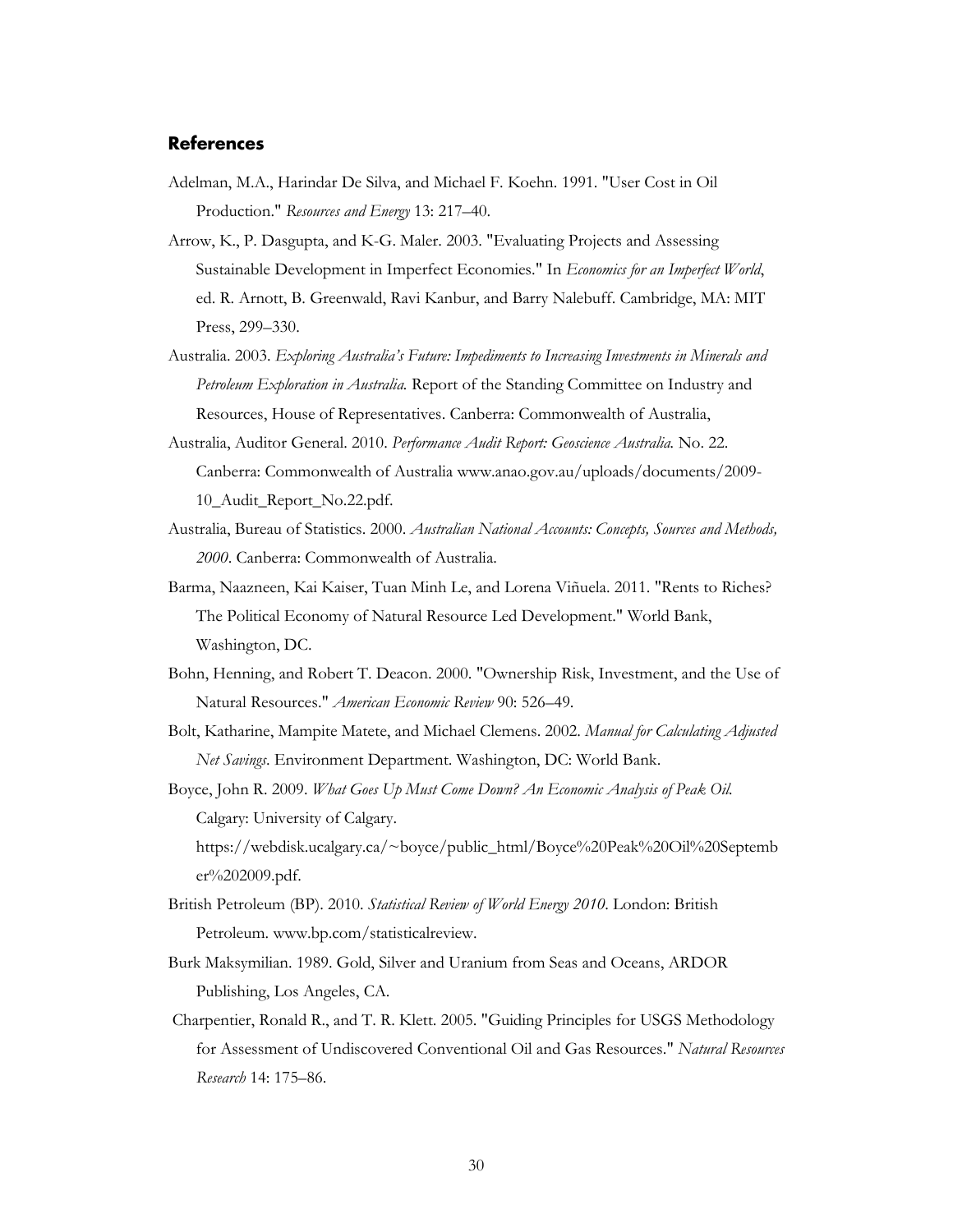- Collier, Paul, F. Van Der Ploeg, Michael Spence, and Anthony Venables. 2009. *Managing Resource Revenues in Developing Countries*. OxCarre Research Centre 2009-15, Oxford, UK: University of Oxford.
- Collier, Paul. 2010. *The Plundered Planet. Why we must -- and How we can—Manage nature for Global Prosperity*. Oxford University Press.
- Craswell, A. T., and S. L. Taylor. 2006. "Discretionary Disclosure of Reserves by Oil and Gas Companies: An Economic Analysis." *Journal of Business Finance & Accounting* 19.
- Deacon, Robert. 1993. "Taxation, Depletion, and Welfare: A Simulation Study of the U.S. Petroleum Resource." *Journal of Environmental Economics and Management* 24.
- Devarajan, S., and A. C. Fisher. 1982. "Exploration and Scarcity." *Journal of Political Economy* 90: 1279–90.
- Diaz-Cayeros, Alberto. 2009. "Political Economy Analysis of Averting the Resource Curse: Mexico Case Study." Paper presented to conference "Myths and Realities of Commodity Dependence," World Bank, Washington, DC. September 16–17.
- Dobbs, Richard, Jeremy Oppenheim and Fraser Thompson. 2011. "A New Era for Commodities." *McKinsey Quarterly*, McKinsey Institute, November.
- Doggett, Michael D. 2007. "Global Mineral Exploration and Production—The Impact of Technology." In *Proceedings for a Workshop on Deposit Modeling, Mineral Resource Assessment, and Their Role in Sustainable Development*, ed. Joseph A. Briskey and Klaus J. Schulz. Reston, VA:
- Formigli, Jose. 2007. *Pre-Salt Reservoirs Off-Shore Brazil: Perspectives and Challenges.* Rio de Janeiro: Petrobras. www2.petrobras.com.br/ri/pdf/2007\_Formigli\_Miami\_pre-sal.pdf.
- GlobalData. 2010. *Offshore Oil and Gas Discoveries—Latin America And Africa Emerging as Major Investment Destinations*. [Rockville, MD.
- Hamilton, Kirk & Giovanni Ruta. 2009. "Wealth Accounting, Exhaustible Resources and Social Welfare" *Environmental and Resource Economics* 42:53-64.
- International Energy Agency (IEA). 2005. *World Energy Outlook: Middle East and North Africa Insights.* International Energy Agency, 125–6. www.iea.org/textbase/nppdf/free/2005/weo2005.pdf.
- Kaiser, Kai, and Lorena Viñuela. 2011b. "Where the Extractive Rents Are." Mimeo. Washington, DC: World Bank Public Sector Group.
- Krautkraemer, Jeffrey A. 1998. "Nonrenewable Resource Scarcity." *Journal of Economic Perspectives* 36: 2065–107.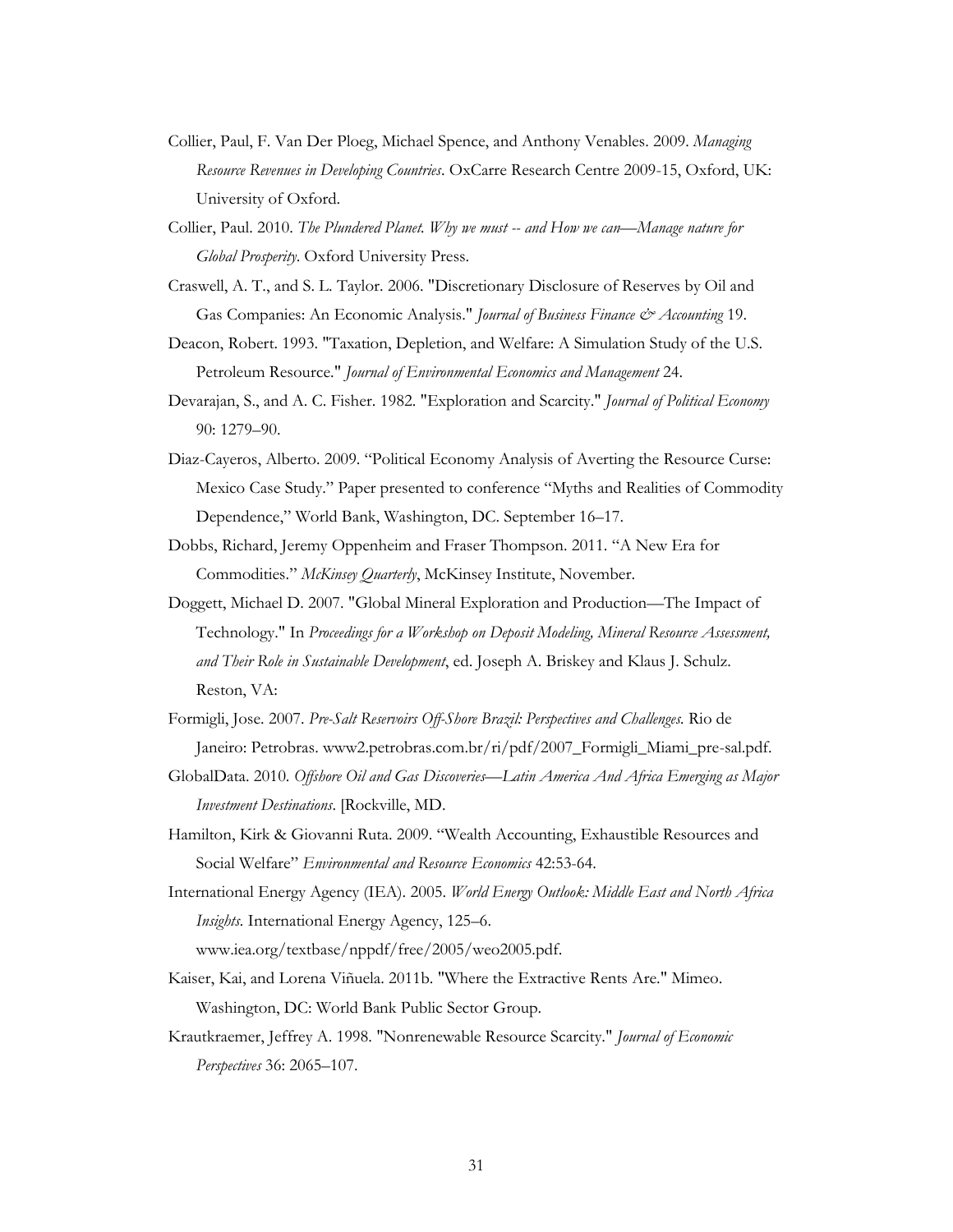- Krautkraemer, Jeffrey A and Michael Toman. 2002. *The Economics of Scarcity: A Review of Journal Articles*. Discussion Paper 02-03, Resources for the Future, Washington DC.
- Krautkraemer, Jeffrey A., and Michael Toman. 2003. *Fundamental Economics of Depletable Energy Supply.* Discussion Paper 03-01. Washington, DC: World Resources Institute. www.rff.org/Documents/RFF-DP-03-01.pdf.
- Managi, Shunsuke, James J. Opaluch, Di Jin, and Thomas A. Grigalunas. 2005. "Technological Change and Petroleum Exploration in the Gulf of Mexico." *Energy Policy* 33: 619–32.
- Mirza, M., and I. Zimmer. 1999. "Recognition of Reserve Values in the Extractive Industries." *Australian Accounting Review*, [Volume 9]44–50.
- Massachusetts Institute of Technology (MIT). 2007. *The Future of Coal: Options for a Carbon Constrained World*. Cambridge, MA: MIT Center for Energy and Environmental Policy Research. web.mit.edu/coal/.
- McKenzie Kenneth and Jack Mintz. 2011. "The Myths and Facts of Fossil Fuel Subsidies: A Critique of Existing Studies". University of Calgary, School of Public Policy Volume 4, Issue 14, October.
- Morehouse, David F. 1997. "The Intricate Puzzle of Oil and Gas 'Reserves Growth." *Natural Gas Monthly*, US Department of Energy, July, vii–xx.
- Moss, Todd. 2011. "Oil to Cash: Fighting the Resource Curse through Cash Transfers". Working Paper 237, Center for Global Development, Washington DC.
- Nordhaus, William D., and Edward C. Kokkelenberg. 1998. *Nature's Numbers: Expanding the National Economic Accounts to Include the Environment*. Panel on Integrated Environmental and Economic Accounting, National Research Council. Washington, DC: National Academic Press. www.nap.edu/catalog/6374.html.
- Pindyck, Robert S. 1978. "The Optimal Exploration and Production of Nonrenewable Resources." *Journal of Political Economy* 86: 841–62.
- Reedman, A. J., R. Callow, C. C. Johnson, D.P. Piper, D.G. Bate. 2002. *The value of Geoscience Information in Less Developed Countries*. British Geological Society, Commissioned Report, CR/02/087N. DfID Knowledge Research Program R7200, London.
- United Nations. 2009. *United Nations Framework Classification for Fossil Energy and Mineral Reserves and Resources 2009*. Economic Commission for Europe, ECE Energy Series No. 39. New York and Geneva: United Nations. [www.unece.org/se/reserves.html](http://www.unece.org/se/reserves.html)
- UN DESA. 2011a. *SEEA-E Draft Chapter 4 Monetary Asset Accounts*. New York: United Nations Statistics Division, January.